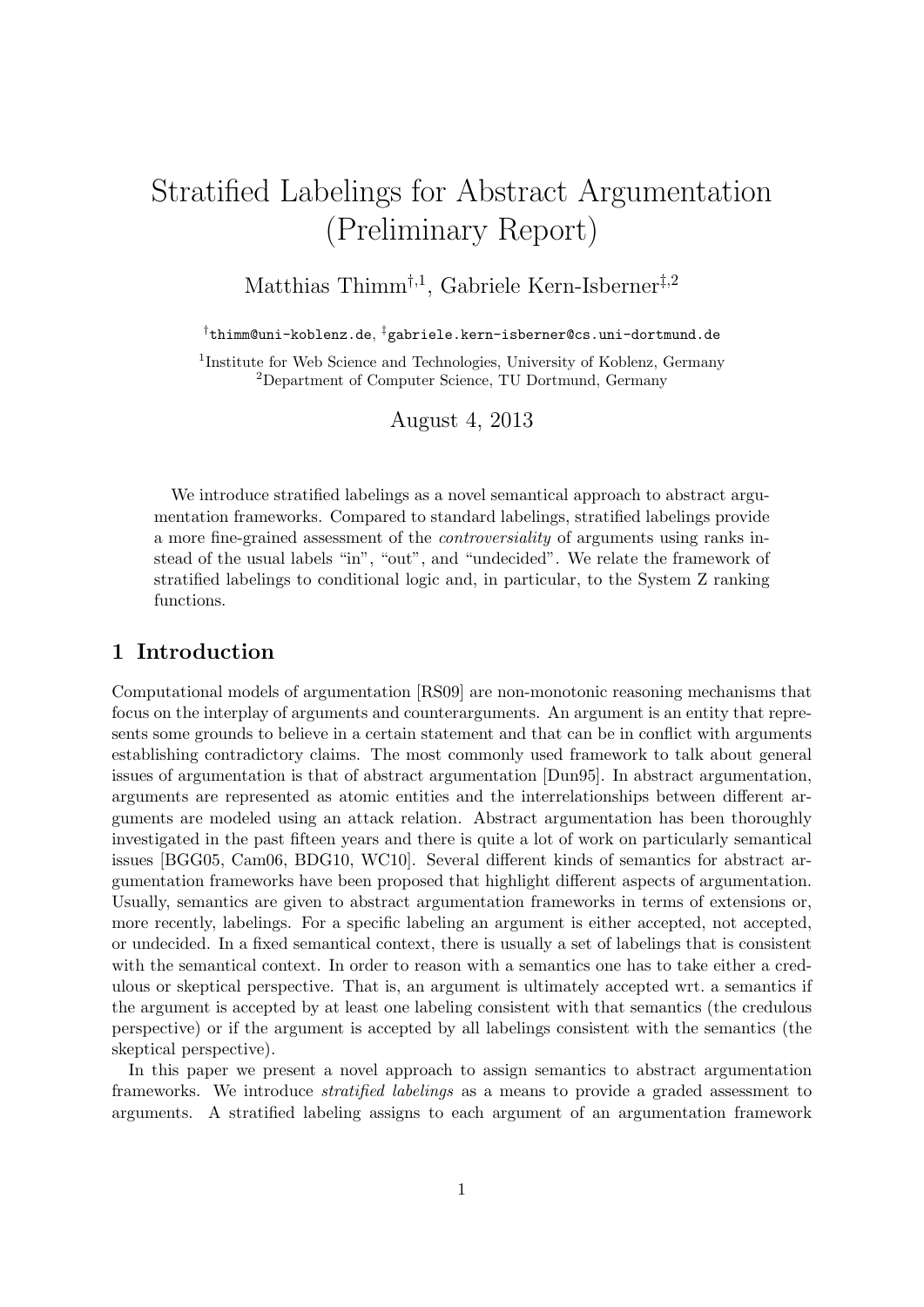some natural number (or infinity) which is meant to be interpreted as a degree of conflict. Our approach differs from other approaches to weighted semantics such as probabilistic approaches [LON11, Thi12, Hun13], fuzzy approaches [JCV08], or other weighted approaches [DHM+11, MT08, ABN13] in this particular aspect. While those works usually interpret the weight/probability of an argument with the *strength* of the argument, i.e., the larger the value the stronger the argument can be believed in, we interpret the ranking values as a measure of controversiality, i. e., the larger the value of an argument the more controversial the argument can be seen. More specifically, if an argument is classified as "in" in the classical semantics, it usually gets a large value in those works and a low value in our work. If an argument is classified as "out" it usually gets a small value in other works and in our work as well (an argument that is *clearly* "out" is not controversial). And an argument that is classified as "undecided" usually gets an intermediate value in other works while here it gets a large value, depending on the level of controversiality.

This paper reports on preliminary work on the notion of stratified labelings and provides some first insights and comparisons with other works. In particular, we relate stratified labelings to the concept of ranking functions [Spo88, GP96]. Ranking functions such as the Z-ordering of [GP96] (System Z) are used to provide semantics for conditional logics [NC02]. We show that stratified labelings for abstract argumentation and ranking functions for conditional logic are similar concepts, thus providing a conceptual bridge between the defeasible reasoning approaches of argumentation and conditional logic. In a preliminary fashion we also provide comparisons to further related works from argumentation theory.

The rest of this paper is organized as follows. In Section 2 we briefly review abstract argumentation frameworks and continue in Section 3 with presenting our semantical approach of stratified labelings. In Section 4 we relate stratified labelings to ranking-based reasoning approaches in conditional logics. In Section 5 we compare our work with the ranking-based semantics for abstract argumentation presented in [ABN13]. In Section 6 we provide a comparison with the  $(\sigma, \mathcal{U})$ -characteristic of [Bau12]. In Section 7 we provide comparisons to further related works and in Section 8 we conclude.

## 2 Abstract Argumentation

Abstract argumentation frameworks [Dun95] take a very simple view on argumentation as they do not presuppose any internal structure of an argument. Abstract argumentation frameworks only consider the interactions of arguments by means of an attack relation between arguments.

Definition 1 (Abstract Argumentation Framework). An abstract argumentation framework AF is a tuple  $AF = (Arg, \rightarrow)$  where Arg is a set of arguments and  $\rightarrow$  is a relation  $\rightarrow \subseteq$  Arg  $\times$  Arg.

For two arguments  $\mathcal{A}, \mathcal{B} \in \mathsf{Arg}$  the relation  $\mathcal{A} \to \mathcal{B}$  means that argument  $\mathcal{A}$  attacks argument  $\beta$ . Abstract argumentation frameworks can be concisely represented by directed graphs, where arguments are represented as nodes and edges model the attack relation.

**Example 1.** Consider the abstract argumentation framework  $AF = (Arg, \rightarrow)$  depicted in Figure 1. Here it is  $Arg = \{A_1, A_2, A_3, A_4, A_5\}$  and  $\rightarrow = \{(\mathcal{A}_1, \mathcal{A}_2), (\mathcal{A}_2, \mathcal{A}_1), (\mathcal{A}_2, \mathcal{A}_3), (\mathcal{A}_3, \mathcal{A}_4),$  $({\cal A}_4, {\cal A}_5), ({\cal A}_5, {\cal A}_4), ({\cal A}_5, {\cal A}_3) \}.$ 

Semantics are usually given to abstract argumentation frameworks by means of extensions [Dun95] or labelings [WC10]. An extension E of an argumentation framework  $AF = (Arg, \rightarrow)$ is a set of arguments  $E \subseteq \mathsf{Arg}$  that gives some coherent view on the argumentation underlying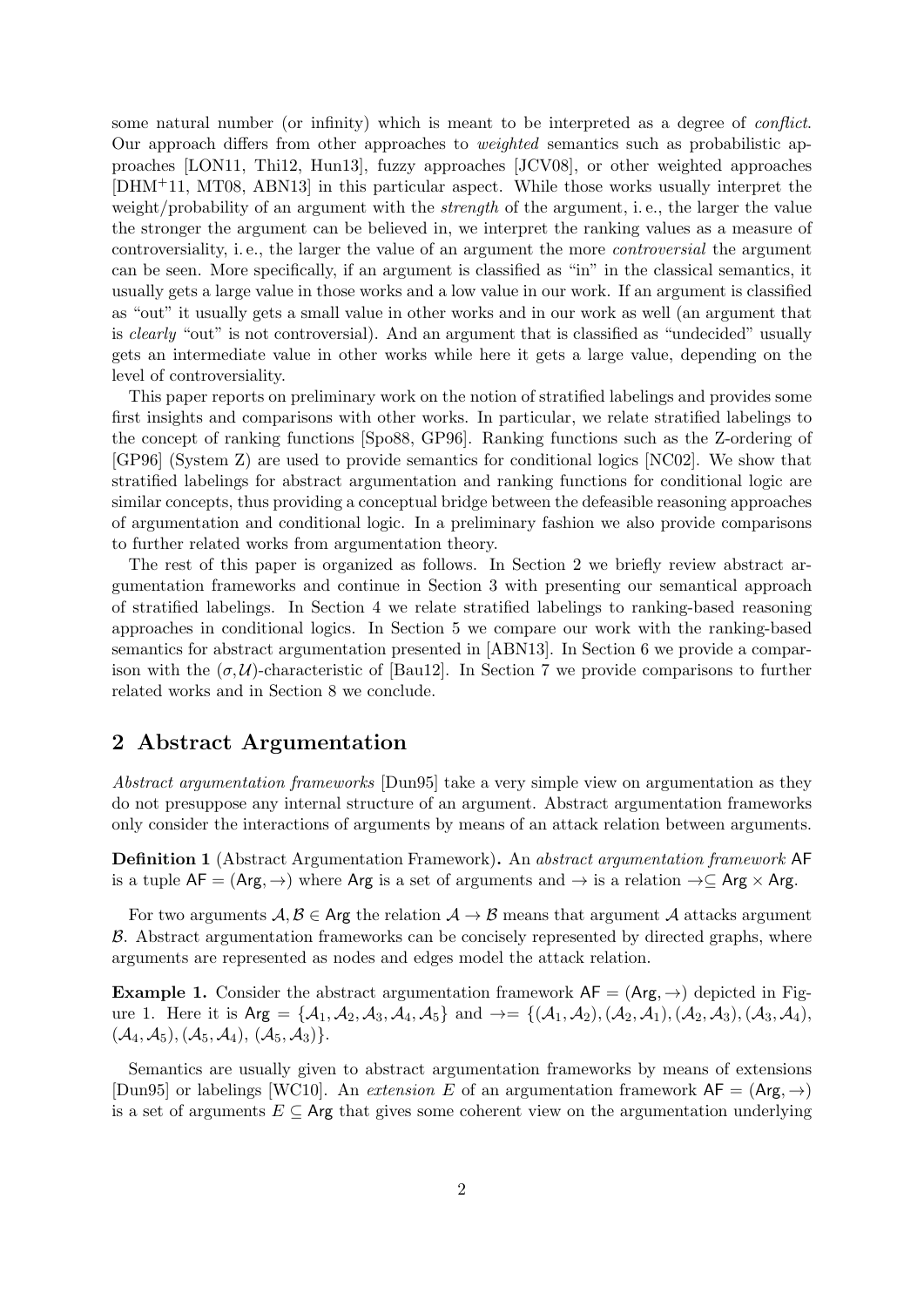

Figure 1: A simple argumentation framework

AF. A labeling L is a function  $L : Arg \rightarrow \{in, out, undec\}$  that assigns to each argument  $A \in \text{Arg}$  either the value in, meaning that the argument is accepted, out, meaning that the argument is not accepted, or undec, meaning that the status of the argument is undecided. Let  $\text{in}(L) = \{A \mid L(A) = \text{in}\}\$ and out $(L)$  resp. undec $(L)$  be defined analogously. As extensions can be characterized by the arguments that labeled in in some labeling, we restrain our attention to labelings henceforth. In order to distinguish extension- and labeling-based semantics to the probabilistic semantics in the next section we denote the former classical semantics.

In the literature [Dun95, Cam06] a wide variety of different types of classical semantics has been proposed. Arguably, the most important property of a semantics is its admissibility.

**Definition 2.** A labeling L is called *admissible* if and only if for all arguments  $A \in \mathsf{Arg}$ 

- 1. if  $L(\mathcal{A}) =$  out then there is  $\mathcal{B} \in \mathsf{Arg}$  with  $L(\mathcal{B}) = \text{in}$  and  $\mathcal{B} \to \mathcal{A}$ , and
- 2. if  $L(\mathcal{A}) = \text{in then } L(\mathcal{B}) = \text{out for all } \mathcal{B} \in \mathsf{Arg}$  with  $\mathcal{B} \to \mathcal{A}$ ,

and it is called complete if, additionally, it satisfies

3. if  $L(\mathcal{A})$  = undec then there is no  $\mathcal{B} \in \mathsf{Arg}$  with  $\mathcal{B} \to \mathcal{A}$  and  $L(\mathcal{B})$  = in and there is a  $\mathcal{B}' \in \mathsf{Arg}$  with  $\mathcal{B}' \to \mathcal{A}$  and  $L(\mathcal{B}') \neq \mathsf{out}$ .

The intuition behind admissibility is that an argument can only be accepted if there are no attackers that are accepted and if an argument is not accepted then there has to be some reasonable grounds. The idea behind the completeness property is that the status of argument is only undec if it cannot be classified as in or out. Different types of classical semantics can be phrased by imposing further constraints.

**Definition 3.** Let  $AF = (Arg, \rightarrow)$  be an abstract argumentation framework and L : Arg  $\rightarrow$ {in, out, undec} a complete labeling.

- L is grounded if and only if  $\text{in}(L)$  is minimal.
- L is preferred if and only if  $\text{in}(L)$  is maximal.
- L is *stable* if and only if  $undec(L) = \emptyset$ .
- L is semi-stable if and only if  $undec(L)$  is minimal.

All statements on minimality/maximality are meant to be with respect to set inclusion.

Note that a grounded labeling is uniquely determined and always exists [Dun95]. Besides the above mentioned types of classical semantics there are a lot of further proposals such as CF2 semantics [BGG05]. However, in this paper we focus on complete (c), grounded (gr), preferred (p), stable (s), and semi-stable (ss) semantics. In the following, let  $\sigma \in \{\text{c}, \text{gr}, \text{p}, \text{s}, \text{ss}\}\$ be some semantics.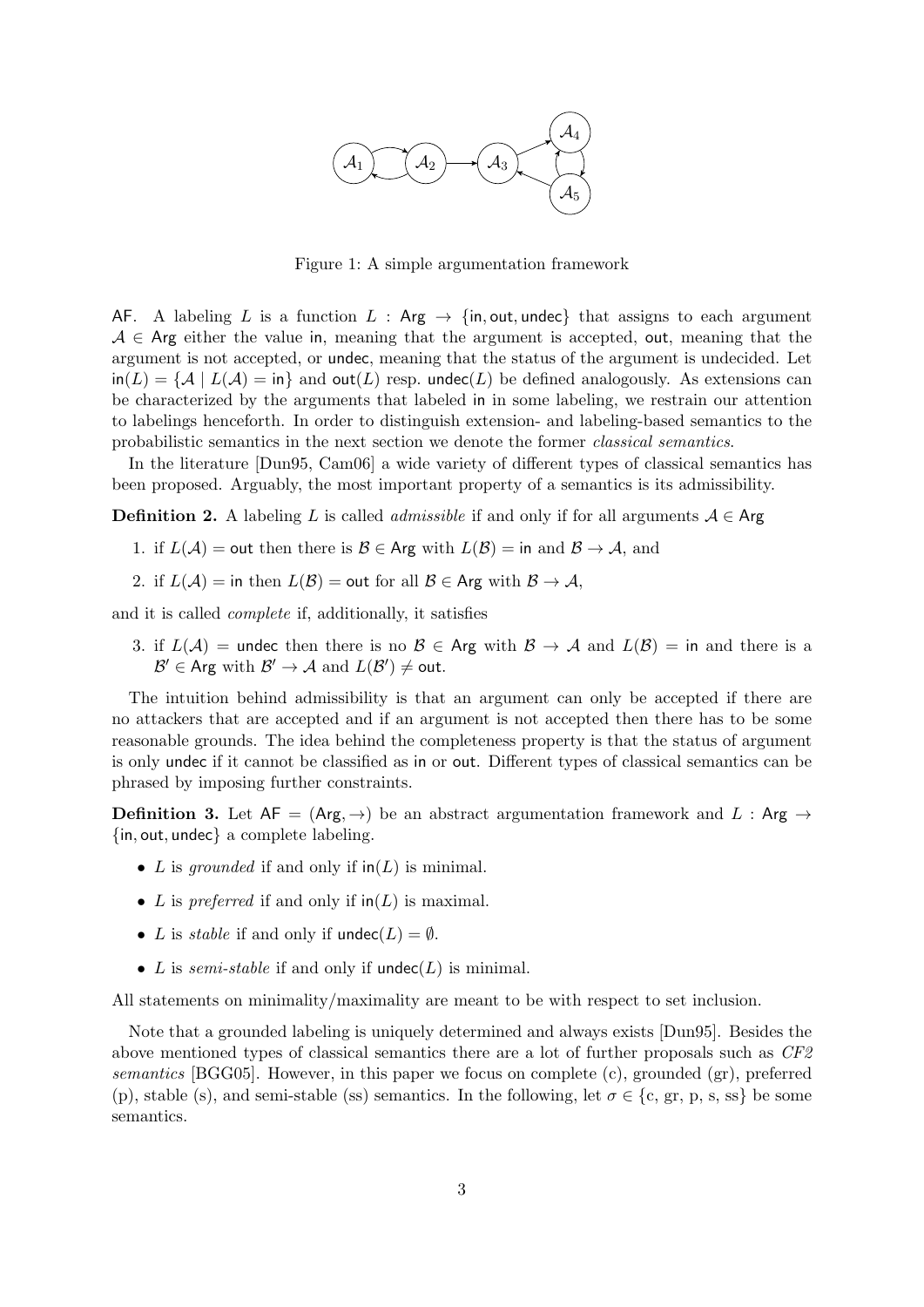Example 2. We continue Example 1. Consider the labeling L defined via

$$
L(\mathcal{A}_1) = \text{in} \qquad L(\mathcal{A}_2) = \text{out} \qquad L(\mathcal{A}_3) = \text{out}
$$
  

$$
L(\mathcal{A}_4) = \text{out} \qquad L(\mathcal{A}_5) = \text{in} \qquad L(\mathcal{A}_6) = \text{out}
$$

Clearly,  $L$  is an admissible labeling as it satisfies properties 1.) and 2.) from above. Additionally, it is complete and also preferred, stable, and semi-stable. Furthermore, consider the labeling  $L'$ defined via

$$
L'(\mathcal{A}_1) = \text{out}
$$
  
\n
$$
L'(\mathcal{A}_2) = \text{in}
$$
  
\n
$$
L'(\mathcal{A}_3) = \text{out}
$$
  
\n
$$
L'(\mathcal{A}_4) = \text{in}
$$
  
\n
$$
L'(\mathcal{A}_5) = \text{out}
$$
  
\n
$$
L'(\mathcal{A}_6) = \text{out}
$$

The labeling  $L'$  is also admissible, complete, preferred, stable, and semi-stable. Note, that the grounded labeling  $L_g$  is defined via  $L_g(\mathcal{A}_1) = L_g(\mathcal{A}_2) = L_g(\mathcal{A}_3) = L_g(\mathcal{A}_4) = L_g(\mathcal{A}_5) = \text{undec.}$ 

## 3 Stratified Labelings

In the following, we define stratified labelings as a novel approach to give semantics to an abstract argumentation framework  $AF = (Arg, \rightarrow)$ .

**Definition 4.** Let  $AF = (Arg, \rightarrow)$  be an abstract argumentation framework and let  $\sigma$  be a semantics. A  $\sigma$ -stratified labeling S for AF is a function S : Arg  $\rightarrow$  N  $\cup$  { $\infty$ } such that there is a  $\sigma$ -labeling L for AF and

- 1. if  $\text{in}(L) = \emptyset$  then  $S(\mathcal{A}) = \infty$  for all  $\mathcal{A} \in \text{Arg}$ .
- 2. if  $\text{in}(L) \neq \emptyset$  then there is a  $\sigma$ -stratified labeling S' for  $AF' = (Arg', \rightarrow \cap Arg' \times Arg')$  with  $Arg' = Arg \setminus in(L)$  such that
	- a)  $S(\mathcal{A}) = 0$  for all  $\mathcal{A} \in \text{in}(L)$  and
	- b)  $S(\mathcal{A}) = 1 + S'(\mathcal{A})$  for all  $\mathcal{A} \in \mathsf{Arg} \setminus \mathsf{in}(L)$ .

A  $\sigma$ -stratified labeling S is called finite if  $S^{-1}(\infty) = \emptyset$ .

The idea behind  $\sigma$ -stratified labelings is to measure the amount of *controversiality* or *in*determinateness of assigning the label in to an argument. In particular, a value  $S(\mathcal{A}) = 0$ means that an argument is uncontroversially accepted. The larger the value the more controversial an argument becomes. Note that, in particular, there may be arguments which are considered "out" by the initial  $\sigma$ -labeling L but classified with rank one by a corresponding stratified labeling while "undecided" arguments may get even larger values. This behavior is in contrast to other approaches for graded assessments of arguments [LON11, Thi12, Hun13, JCV08, DHM+11, MT08, ABN13] where controversial arguments are usually assessed as in between "in" and "out" arguments. The rationale behind the assessment of stratified labelings is that arguments classified as "out" with classical semantics are less controversial than undecided arguments (although they are not accepted they are uncontroversially classified as "out"). The interpretation of stratified labelings follows the idea of dynamics of argumentation frameworks [CdSCLS08, FKIS09] and, specifically, the notion of enforcement [Bau12]: how much must an argumentation framework be changed in order to accept a given argument? Arguments uncontroversially classified as "out" are (basically) more easily enforced. We will have another look at these issues in Section 6.

Consider the following examples.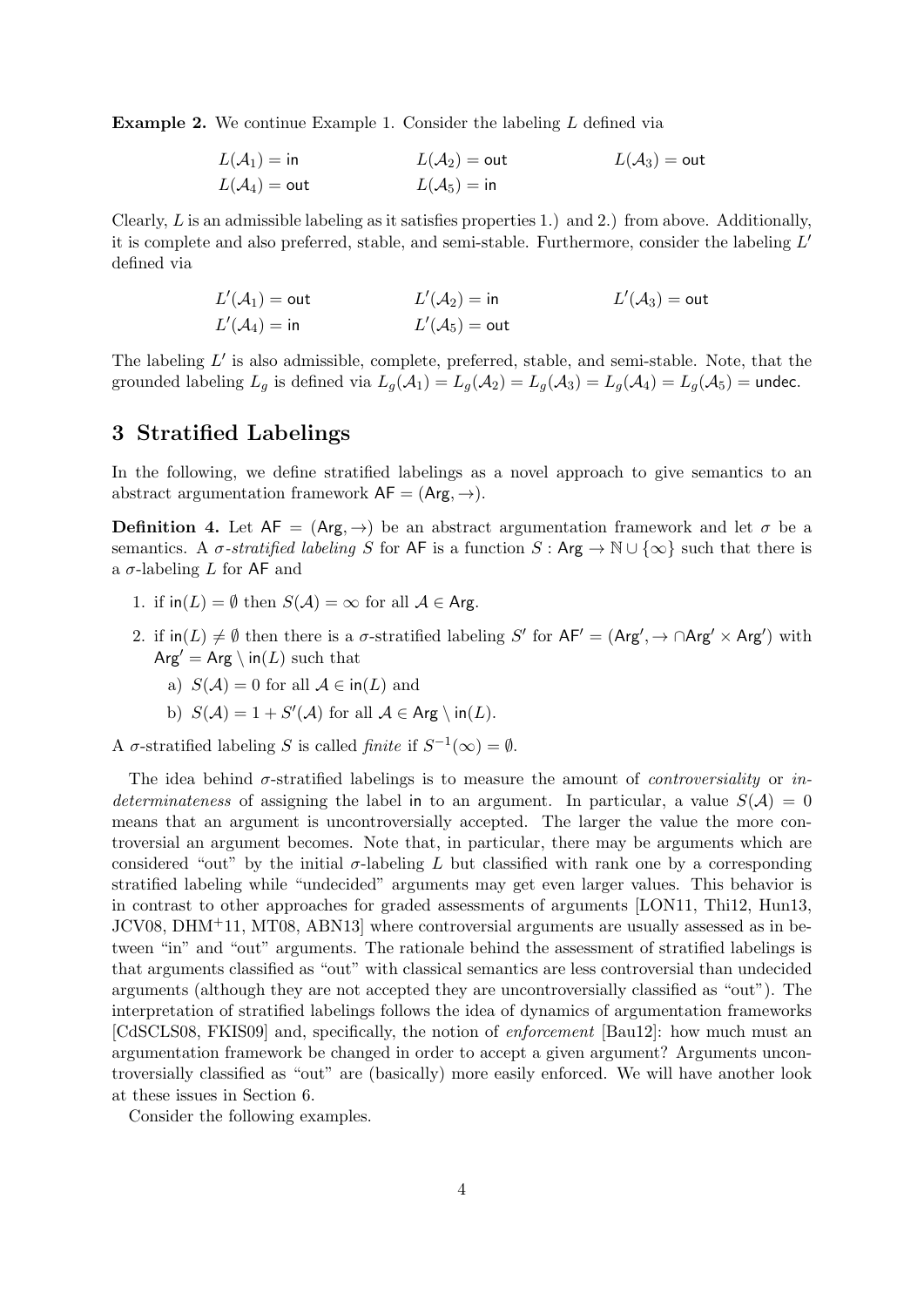Example 3. The grounded-stratified labeling for the argumentation framework from Example 1 is  $S_{\sf AF}^{gr}$  with

$$
S_{\mathsf{AF}}^{gr}(\mathcal{A}_1) = S_{\mathsf{AF}}^{gr}(\mathcal{A}_2) = S_{\mathsf{AF}}^{gr}(\mathcal{A}_3) = S_{\mathsf{AF}}^{gr}(\mathcal{A}_4) = S_{\mathsf{AF}}^{gr}(\mathcal{A}_5) = \infty
$$

Example 4. The grounded-stratified labeling for the argumentation framework depicted in Figure 2 is  $S_{\mathsf{AF}}^{gr}$  with

$$
S^{gr}_{\mathsf{AF}}(\mathcal{A}_1) = 0 \qquad \qquad S^{gr}_{\mathsf{AF}}(\mathcal{A}_2) = 1 \qquad \qquad S^{gr}_{\mathsf{AF}}(\mathcal{A}_3) = 2
$$

The grounded labeling of  $AF$  assigns to  $A_1$  the value in and to all other arguments the value



Figure 2: Argumentation framework from Example 4

out. Therefore,  $A_1$  gets the value 0. Removing  $A_1$  from AF yields a framework consisting of arguments  $A_2$ ,  $A_3$  and  $A_2$  attacking  $A_3$ . The grounded labeling of this framework assigns to  $\mathcal{A}_2$  the value in and to  $\mathcal{A}_3$  the value out. Therefore,  $\mathcal{A}_2$  gets the value 1. Finally,  $\mathcal{A}_3$  gets the value 2.

Example 5. The grounded-stratified labeling for the argumentation framework depicted in Figure 3 is  $S_{\sf AF}^{gr}$  with

$$
S_{\mathsf{AF}}^{gr}(\mathcal{A}_1) = 0
$$
  
\n
$$
S_{\mathsf{AF}}^{gr}(\mathcal{A}_2) = 1
$$
  
\n
$$
S_{\mathsf{AF}}^{gr}(\mathcal{A}_3) = 3
$$
  
\n
$$
S_{\mathsf{AF}}^{gr}(\mathcal{A}_4) = 1
$$
  
\n
$$
S_{\mathsf{AF}}^{gr}(\mathcal{A}_5) = 2
$$



Figure 3: Argumentation framework from Example 5

The last example also shows the advantage of using stratified labelings instead of ordinary labelings. While for  $AF$  from Example 5 only argument  $A_1$  is labelled in (with respect to grounded semantics),  $A_2$  is labeled out, and all other arguments are labeled undec, the groundedstratified labeling gives a more graded assessment of the arguments' controversiality.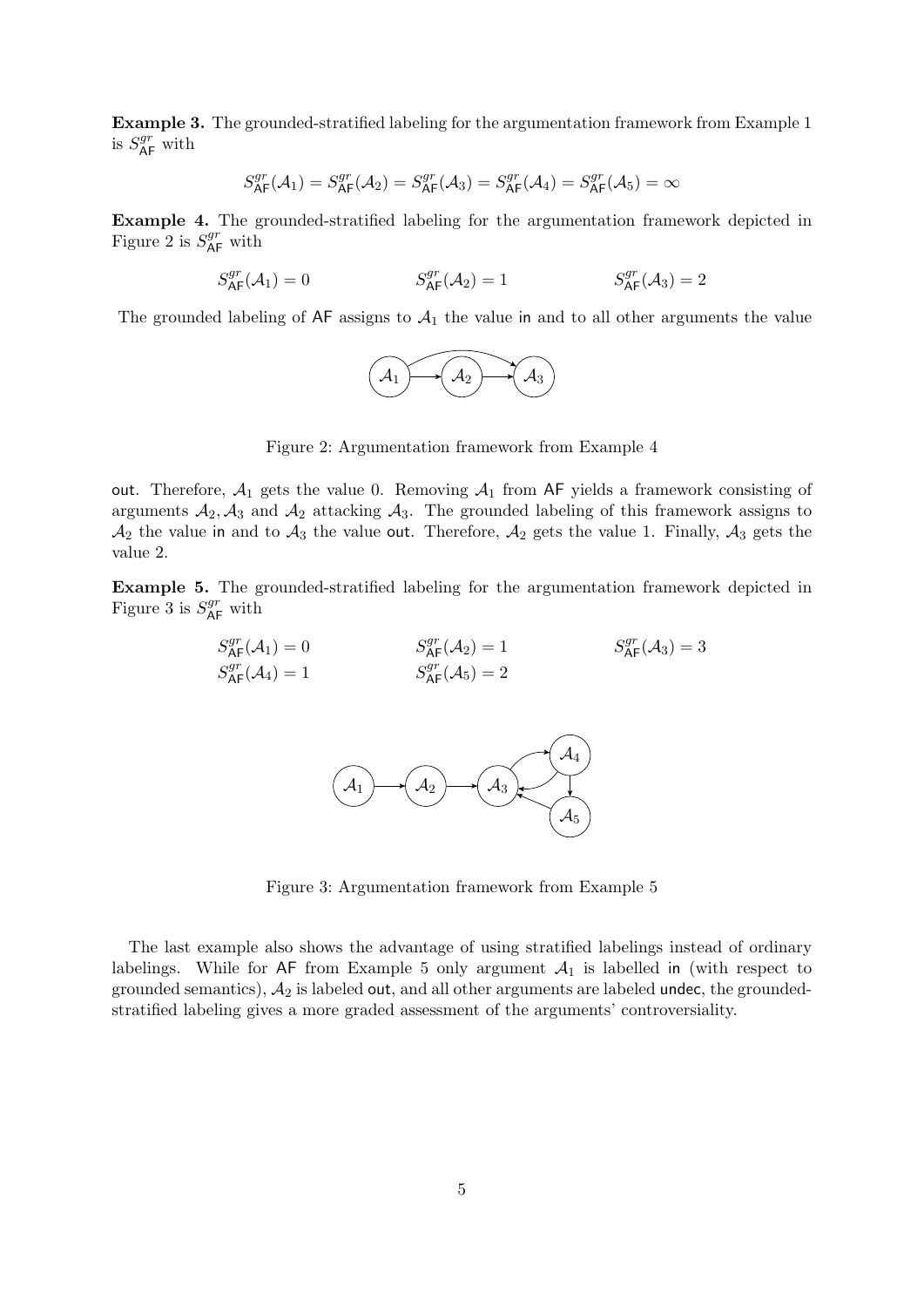Example 6. The argumentation framework AF shown in Figure 4 has six different stablestratified labelings

| $S_{\Delta \mathsf{F}}^{s,1}(\mathcal{A}_1)=0$ | $S_{\Delta \mathsf{F}}^{s,1}(\mathcal{A}_2)=1$ | $S_{\text{AF}}^{s,1}(\mathcal{A}_3)=2$         |
|------------------------------------------------|------------------------------------------------|------------------------------------------------|
| $S_{\text{AE}}^{s,2}(\mathcal{A}_1)=0$         | $S_{\text{AE}}^{s,2}(\mathcal{A}_2)=2$         | $S_{\Delta \mathsf{F}}^{s,2}(\mathcal{A}_3)=1$ |
| $S_{\text{AE}}^{s,3}(\mathcal{A}_1)=1$         | $S_{\text{AE}}^{s,3}(\mathcal{A}_2)=2$         | $S_{\Delta \mathsf{F}}^{s,3}(\mathcal{A}_3)=3$ |
| $S_{\Delta \mathsf{F}}^{s,4}(\mathcal{A}_1)=1$ | $S_{\text{AF}}^{s,4}(\mathcal{A}_2)=3$         | $S_{\text{AF}}^{s,4}(\mathcal{A}_3)=2$         |
| $S_{\text{AE}}^{s,5}(\mathcal{A}_1)=2$         | $S_{\Delta \mathsf{F}}^{s,5}(\mathcal{A}_2)=1$ | $S_{\Delta \mathsf{F}}^{s,5}(\mathcal{A}_3)=3$ |
| $S_{\text{AE}}^{s,6}(\mathcal{A}_1)=2$         | $S_{\text{AE}}^{s,6}(\mathcal{A}_2)=3$         | $S_{\Delta \mathsf{F}}^{s,6}(\mathcal{A}_3)=1$ |



Figure 4: Argumentation framework from Example 6

We now look at some general properties of stratified labelings.

**Proposition 1.** Let  $AF = (Arg, \rightarrow)$  be an argumentation framework.

- 1. The grounded-stratified labeling  $S_{\mathsf{AF}}^{gr}$  always exists and is uniquely determined.
- 2. If  $A \to A$  for some  $A \in \text{Arg}$  then  $S(A) = \infty$  for every semantics  $\sigma$  and  $\sigma$ -stratified labeling S.
- 3. for every stable-stratified labeling S it holds  $\infty \notin \text{Im } S$ .

*Proof.* Let  $AF = (Arg, \rightarrow)$  be an argumentation framework.

- 1. Due to  $\text{[Dun95]}$  there is exactly one grounded labeling  $L^{gr}$  of AF. It follows that for every two grounded-stratified labelings  $S_1, S_2$  it holds  $S_1^{-1}(0) = S_2^{-1}(0)$ . By induction, it follows  $S_1^{-1}(i) = S_2^{-1}(i)$  for every  $i \in \mathbb{N} \cup \{\infty\}$  and therefore  $S_1 = S_2$ .
- 2. If  $\mathcal{A} \to \mathcal{A}$  then  $L(\mathcal{A}) \neq \emptyset$  in for every semantics  $\sigma$  and  $\sigma$ -labeling L. Therefore, neither condition 1.) nor condition 2.) in Definition 4 can be satisfied for A and it follows  $S(\mathcal{A}) =$  $\infty$  for every semantics  $\sigma$  and  $\sigma$ -stratified labeling S.
- 3. Assume that S is a stable-stratified labeling with  $S(\mathcal{A}) = \infty$  and let L be the labeling in condition 3.) of Definition 4 responsible for setting  $S(\mathcal{A}) = \infty$ . As L is stable (requiring undec(L) =  $\emptyset$ ) and  $L(\mathcal{A}) \neq \emptyset$  in it follows  $L(\mathcal{A}) = \emptyset$  and there must be a B with  $\mathcal{B} \to \mathcal{A}$ and  $L(\mathcal{B}) = \text{in}$ . This is a contradiction and therefore  $\infty \notin \text{Im } S$ .  $\Box$

**Proposition 2.** Each  $\sigma$ -stratified labeling S of an argumentation framework  $AF = (Arg, \rightarrow)$ is characterized by a set of nested subsets  $A_0 \supseteq A_1 \supseteq \ldots \supseteq A_k \supseteq A_{-1}$  of Arg with  $k \geq -1$ ,  $A_0 = \text{Arg } if k \geq 0, \text{ and an appearing vector } (L_0, L_1, \ldots, L_k, L_{-1}) \text{ of } \sigma\text{-labelings } L_i \text{ such that }$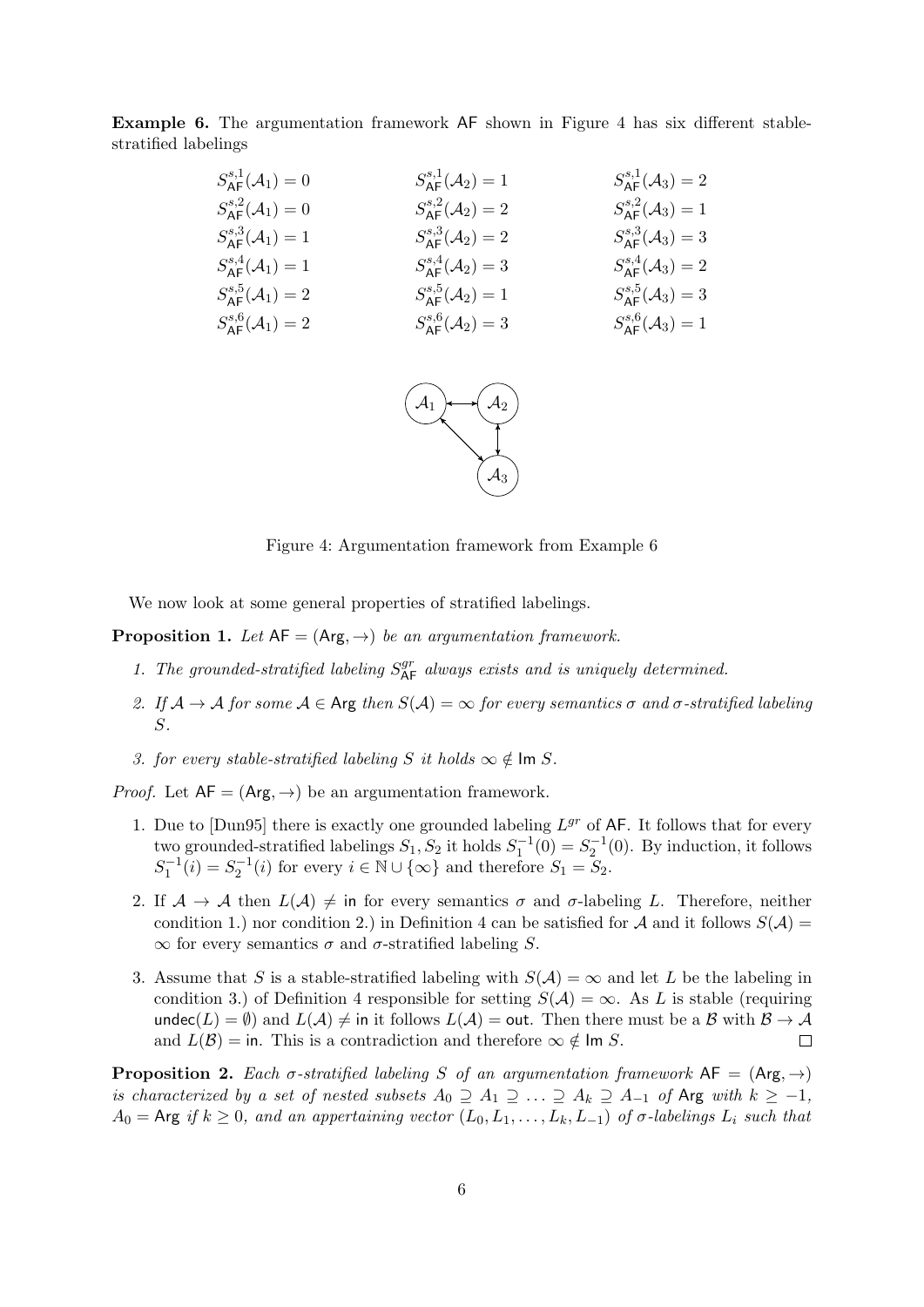- 1.  $L_i$  is a labeling on  $(A_i, \rightarrow \cap (A_i \times A_i)), -1 \leq i \leq k$ ,
- 2. in( $L_i$ ) =  $A_i \setminus A_{i+1} \neq \emptyset$ ,  $0 \leq i \leq k$ ,
- 3.  $A_{-1} = \text{Arg} \setminus (\cup_{i=0}^k A_i), \text{ in}(L_{-1}) = \emptyset,$
- 4.  $S(\mathcal{A}) = max\{i \mid \mathcal{A} \in A_i, 0 \le i \le k\}, \text{ if } k \ge 0,$
- 5.  $S(\mathcal{A}) = S(\mathcal{B})$  iff  $\mathcal{A}, \mathcal{B} \in A_i$  for some  $-1 \leq i \leq k$ ,
- 6.  $S(\mathcal{A}) \leq S(\mathcal{B})$  iff  $\mathcal{A} \in A_i$  implies  $\mathcal{B} \in A_i$  for all  $-1 \leq i \leq k$ ,

7.  $S(A) = \infty$  for all  $A \in A_{-1}$ .

If S is characterized as given above, we write  $S \leftrightarrow \langle (A_0, A_1, \ldots, A_k, A_{-1}), (L_0, L_1, \ldots, L_k, L_{-1}) \rangle$ .

Note that  $k = -1$  is possible, in which case we have  $A_{-1} = \text{Arg}$ , and that on the other hand,  $A_{-1}$  can be empty, which is equivalent to S being finite.

## 4 Relating Stratified Labelings with Ranking Functions

In the following, we relate stratified labelings with ranking functions from conditional reasoning [Spo88, GP96]. For that, we first give some background information on conditionals and ranking functions in Section 4.1 and provide our comparative analysis in Section 4.2.

#### 4.1 Conditionals and Ranking Functions

Let At be a set of propositional atoms and  $\mathcal{L}_{\text{At}}$  the propositional language generated using the usual connectives. Let  $\Omega_{\text{At}}$  be the set of interpretations of  $\mathcal{L}_{\text{At}}$  and  $\models$  the standard propositional satisfaction relation.

**Definition 5.** A conditional  $\delta$  has the form  $\delta = (\phi | \psi)$  with  $\phi, \psi \in \mathcal{L}_{\mathsf{At}}$ . Let  $(\mathcal{L}_{\mathsf{At}} | \mathcal{L}_{\mathsf{At}})$  denote the set of all conditionals.

A  $(\phi | \psi)$  is a defeasible rule which states that  $\psi$  usually/defeasibly implies  $\phi$ . If  $\psi \equiv \top$  we write  $(\phi)$  instead of  $(\phi | \psi)$ . An interpretation  $\omega \in \Omega_{\mathsf{At}}$ 

- verifies a conditional  $(\phi | \psi)$  if  $\omega \models \phi \psi$ ,
- *falsifies* a conditional  $(\phi | \psi)$  if  $\omega \models \overline{\phi}\psi$ .
- satisfies a conditional  $(\phi | \psi)$  if it does not falsify it.

Definition 6. A knowledge base  $\Delta$  is a finite set of conditionals  $\Delta \subseteq (\mathcal{L}_{\mathsf{At}} | \mathcal{L}_{\mathsf{At}})$ .

An interpretation  $\omega \in \Omega_{\text{At}}$  satisfies  $\Delta$  if it satisfies every conditional in it. Define

$$
\mathsf{sat}_{\Delta}(\omega) = \{ \delta \in \Delta \mid \omega \text{ satisfies } \delta \}
$$

Semantics can be given to (conditional) knowledge bases by means of ranking functions.

**Definition 7.** A ranking function  $\kappa$  is a function  $\kappa : \Omega_{\mathsf{At}} \to \mathbb{N} \cup \{\infty\}$  with  $\kappa^{-1}(0) \neq \emptyset$ .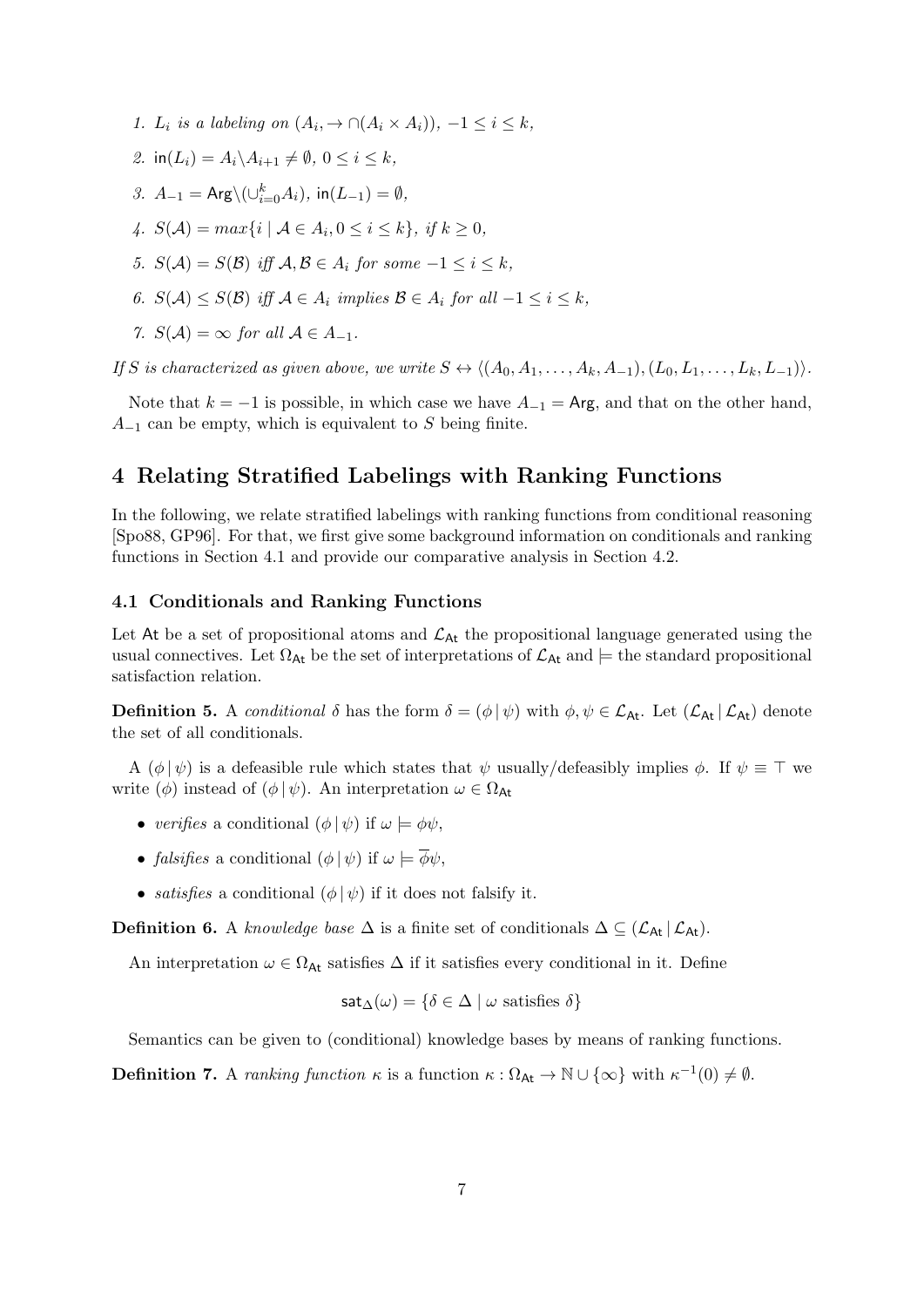A ranking function partitions the set of possible worlds into ordered layers. The intuition of the rank  $\kappa(\omega)$  is that the larger the value the more implausible the interpretation is to be assessed. Interpretations at rank zero are considered to be most plausible. For  $\phi \in \mathcal{L}_{\mathsf{At}}$  we write

$$
\kappa(\phi) = \begin{cases} \min\{\kappa(\omega) \mid \omega \models \phi\} & \text{if } \phi \not\models \perp \\ \infty & \text{otherwise} \end{cases}
$$

A conditional  $(\phi | \psi) \in (\mathcal{L}_{\mathsf{At}} | \mathcal{L}_{\mathsf{At}})$  is accepted by  $\kappa$ , denoted by  $\kappa \models (\phi | \psi)$ , if  $\kappa(\phi \psi) < \kappa(\overline{\phi}\psi)$ . This means, that from the perspective of  $\kappa$  interpretations satisfying  $\phi$  and  $\psi$  are more plausible than interpretations satisfying  $\psi$  but not  $\phi$ . A knowledge base is consistent if there is a  $\kappa$  that accepts all conditionals in  $\Delta$ .

For a specific knowledge base  $\Delta$  there is usually an infinite number of ranking functions accepting all its conditionals. In order to allow for commonsense reasoning one usually focuses on a specific class or a single specific ranking function. One standard approach is the Z-ordering [GP96] which is based on the notion of tolerance.

**Definition 8.** A conditional  $(\psi | \phi)$  is *tolerated* by  $\Delta$  if there is a  $\omega \in \Omega_{\text{At}}$  such that  $\omega$  verifies  $(\psi | \phi)$  and satisfies  $\Delta$ .

With the definition of tolerance one can partition the conditionals in  $\Delta$  with respect to their compatibility to the other conditionals.

**Definition 9.** Let  $\Delta$  be consistent. The Z-partitioning  $(\Delta_0, \ldots, \Delta_n)$  of  $\Delta$  is defined as

1.  $\Delta_0 = {\delta \in \Delta \mid \Delta \text{ tolerates } \delta},$ 

2.  $\Delta_1, \ldots, \Delta_n$  is the Z-partitioning of  $\Delta \setminus \Delta_0$ .

For  $\delta \in \Delta$  define furthermore

$$
Z_{\Delta}(\delta) = i
$$
 iff  $\delta \in \Delta_i$  and  $(\Delta_0, \ldots, \Delta_n)$  is the Z-partitioning of  $\Delta$ 

Finally, the ranking function  $\kappa_\Delta^z$  is defined as follows.

**Definition 10.** Let  $\Delta$  be consistent. The ranking function  $\kappa^z_{\Delta}$  is defined via

$$
\kappa_{\Delta}^{z}(\omega) = \begin{cases} 0 & \text{if } \omega \text{ satisfies } \Delta \\ \max\{Z(\delta) \mid \omega \text{ falsifies } \delta\} + 1 & \text{otherwise} \end{cases}
$$

Reasoning with the ranking function  $\kappa_{\Delta}^z$  satisfies many commonsense reasoning properties, see e. g. [GP96].

#### 4.2 Stratified Labelings and Ranking Functions

We now turn to analyzing the similarities between stratified labelings and ranking functions. For that we show how any (conditional) knowledge base can be transformed into an abstract argumentation framework such that argumentative reasoning based on stratified labelings in this framework is equivalent to reasoning based on ranking functions on  $\Delta$  itself.

Let  $\Delta \subseteq (\mathcal{L}_{\mathsf{At}} | \mathcal{L}_{\mathsf{At}})$  be a consistent knowledge base.

**Definition 11.** Define the preference relation  $\prec^Z$  on  $\Omega_{\text{At}}$  via  $\omega_1 \prec^Z \omega_2$  iff

 $(\omega_1 \models \Delta \text{ and } \omega_2 \not\models \Delta) \text{ or } \max\{Z_{\Delta}(\delta) \mid \omega_1 \text{ falsifies } \delta\} < \max\{Z_{\Delta}(\delta) \mid \omega_2 \text{ falsifies } \delta\}$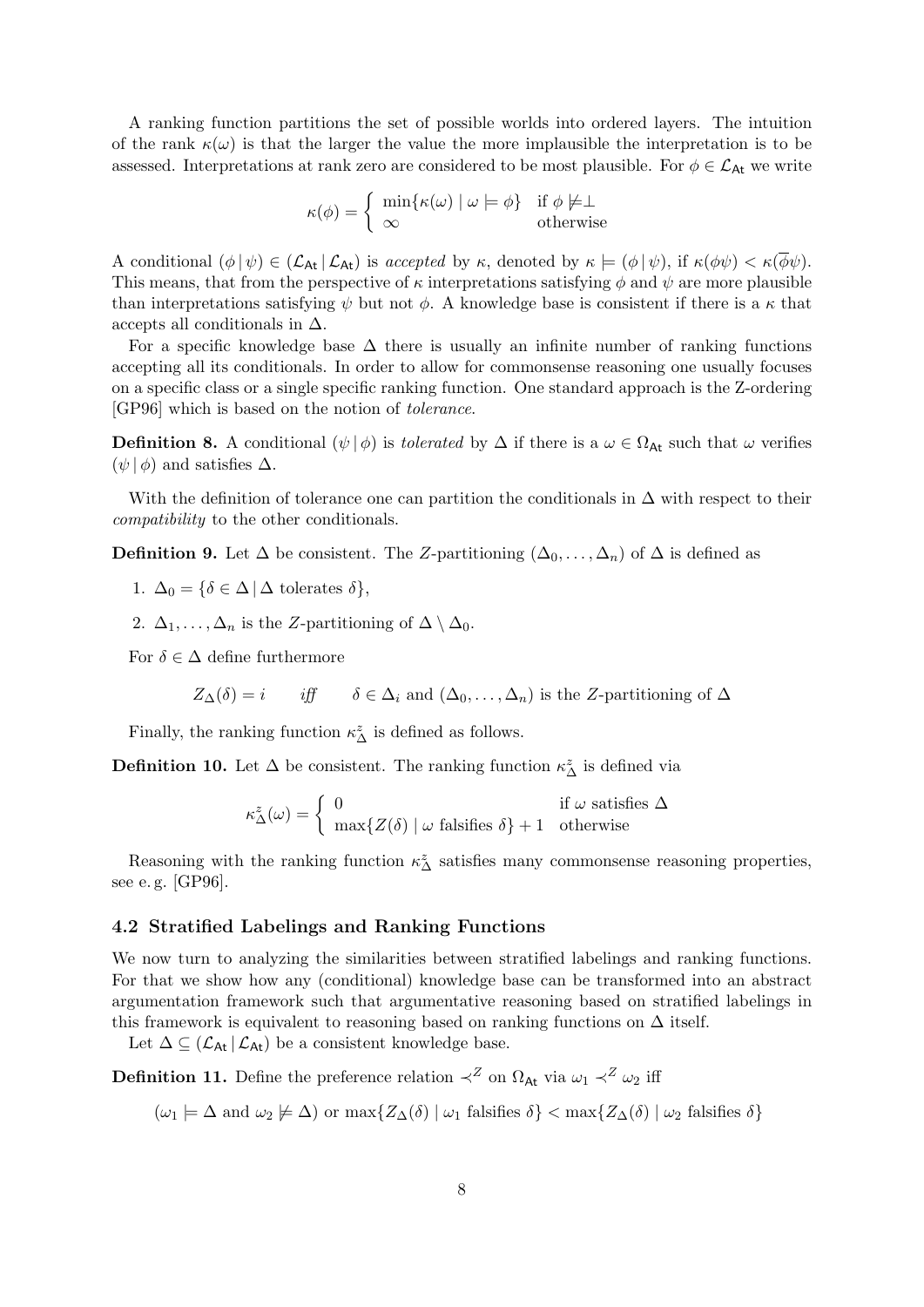Define the  $\prec_Z^{\Delta}$ -induced argumentation framework  $AF = (Arg, \rightarrow)$  of  $\Delta$  via

$$
Arg = \Omega_{At}
$$
  
\n
$$
\rightarrow = \{(\omega_1, \omega_2) \mid \omega_1 \prec_{Z}^{\Delta} \omega_2\}
$$

**Proposition 3.** Let  $\Delta$  be a consistent knowledge base and let AF be its  $\prec_{Z}^{\Delta}$ -induced argumentation framework. Then  $\kappa_{\Delta}^z = S_{\mathsf{AF}}^{gr}$ .

Example 7. Let  $\Delta$  be a knowledge base given via

$$
\Delta = \{ (b | p), (\overline{f} | p), (f | b) \} .
$$

The ranking function  $\kappa_{\Delta}^z$  is defined in Table 1, cf. Table 2 for an overview on which interpretation satisfies and verifies which conditional. The  $\prec_Z^{\Delta}$ -induced argumentation framework  $\mathsf{AF}_{\Delta}^Z$  is depicted in Figure 5.

| $\Omega_{\sf At} = {\sf Arg}$ | $\kappa^z_\Delta = S^{gr}_{\textsf{AF}^\mathcal{Z}_\Delta}$ |
|-------------------------------|-------------------------------------------------------------|
| pbf                           | 2                                                           |
| pbf                           | 1                                                           |
| $p\overline{b}f$              | 2                                                           |
| $p\overline{bf}$              | 2                                                           |
| $\bar{p}bf$                   | 0                                                           |
| $\bar{p}bf$                   | 1                                                           |
| $\bar{p}\bar{b}f$             | 0                                                           |
| $\bar{p}bf$                   | O                                                           |

Table 1: Ranking functions/grounded-stratified labelings of Example 7

| Δ                                                                                                                                                              | (b p)                     |        | $(\overline{f} p)$ |        | f b)    |        |
|----------------------------------------------------------------------------------------------------------------------------------------------------------------|---------------------------|--------|--------------------|--------|---------|--------|
|                                                                                                                                                                | satisf.                   | verif. | satisf.            | verif. | satisf. | verif. |
|                                                                                                                                                                | X                         | X      |                    |        | Χ       | Χ      |
|                                                                                                                                                                | X                         | X      | X                  | X      |         |        |
|                                                                                                                                                                |                           |        |                    |        | X       |        |
|                                                                                                                                                                |                           |        | X                  | X      | X       |        |
|                                                                                                                                                                | X                         |        | X                  |        | X       | X      |
| $\frac{p b f}{p \overline{b} f} \frac{p \overline{b} f}{p \overline{b} f} \frac{p \overline{b} f}{p \overline{b} f} \frac{p \overline{b} f}{p \overline{b} f}$ | $\boldsymbol{\mathrm{X}}$ |        | X                  |        |         |        |
|                                                                                                                                                                | X                         |        | X                  |        | X       |        |
| $\overline{p}\overline{b}\overline{f}$                                                                                                                         | Χ                         |        | X                  |        | X       |        |

Table 2: Conditional verification/satisfaction in Example 7

## 5 Relating Stratified Labelings with Ranking-based semantics

In [ABN13], the authors consider ranking-based semantics of argumentation frameworks, i. e., they interpret  $AF = (Arg, \rightarrow)$  uniquely in terms of a total preorder on Arg that expresses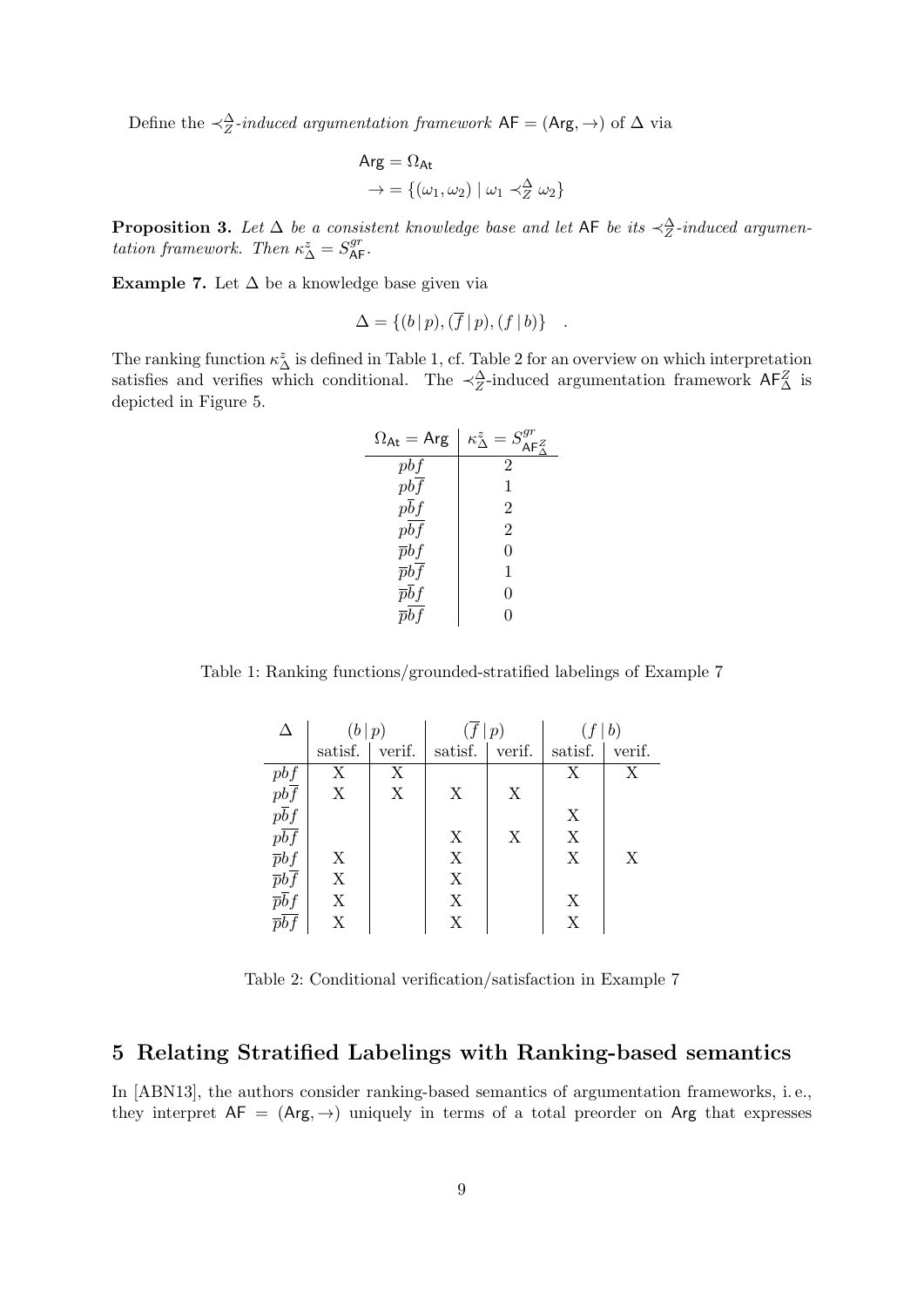

Figure 5:  $\prec_Z^{\Delta}$ -induced argumentation framework  $AF_{\Delta}^Z$  from Example 5

acceptability. They set up a set of postulates that such semantics should satisfy, and present examples for ranking-based semantics as a proof of concept.

In our approach, stratified labelings are not uniquely determined by the argumentation framework, but different labelings are possible, depending on the chosen semantics. To make the ideas of [ABN13] applicable, we first generalize their properties to handle classes of rankings for an argumentation framework. Furthermore, to comply better with the intuitive notion of rankings as a kind of (numerical) ordinal degrees, we specify rankings as an assignment of natural numbers to arguments.

**Definition 12.** An *ordinal ranking*  $\lambda$  of an argumentation framework  $AF = (Arg, \rightarrow)$  is a function  $\lambda$ : Arg  $\to \mathbb{N} \cup \infty$ . If for  $\mathcal{A}, \mathcal{B} \in \mathsf{Arg}, \lambda(\mathcal{A}) \leq \lambda(\mathcal{B})$ , then we say that  $\mathcal{A}$  is at least as acceptable as  $\beta$ . Let  $\Lambda$ (AF) be the set of all ordinal rankings of AF.

For the above rankings we consider the interpretation of values as given by [ABN13], i. e., rankings express *degrees of acceptability*: The lower the rank of an argument, the more acceptable it is deemed. If  $\lambda(\mathcal{A}) = \infty$ , then  $\mathcal{A}$  is not acceptable at all. Note that  $\sigma$ -stratified labelings are syntactically ordinal rankings but differ in their interpretation. More specifically, stratified labelings are meant as a measure of controversiality and not acceptability. Nonetheless, in the following we adopt the properties discussed in [ABN13] and apply them to stratified labelings as well. For that, it is clear that each ranking defined by Definition 12 induces a ranking in the sense of [ABN13] and vice versa. Moreover, it would be possible to define stratified labelings as total preorders as well, but using natural numbers (plus  $\infty$ ) allows a more compact handling of technical details.

Here, rankings are not looked upon as transformations of argumentation frameworks as in [ABN13] but are rather meant to be kind of models of argumentation frameworks. With the next definition, we define semantics to argumentation frameworks by assigning to each framework a class of such ordinal rankings.

**Definition 13.** An *ordinal semantics*  $\mathcal{O}$  is a function that assigns a class of rankings to each argumentation framework  $AF = (Arg, \rightarrow)$ :

$$
\mathcal{O}: \mathsf{AF} \mapsto O_{\mathsf{AF}} \subseteq \Lambda(\mathsf{AF}).
$$

 $\sigma$ -stratified labelings define an ordinal semantics for argumentation frameworks: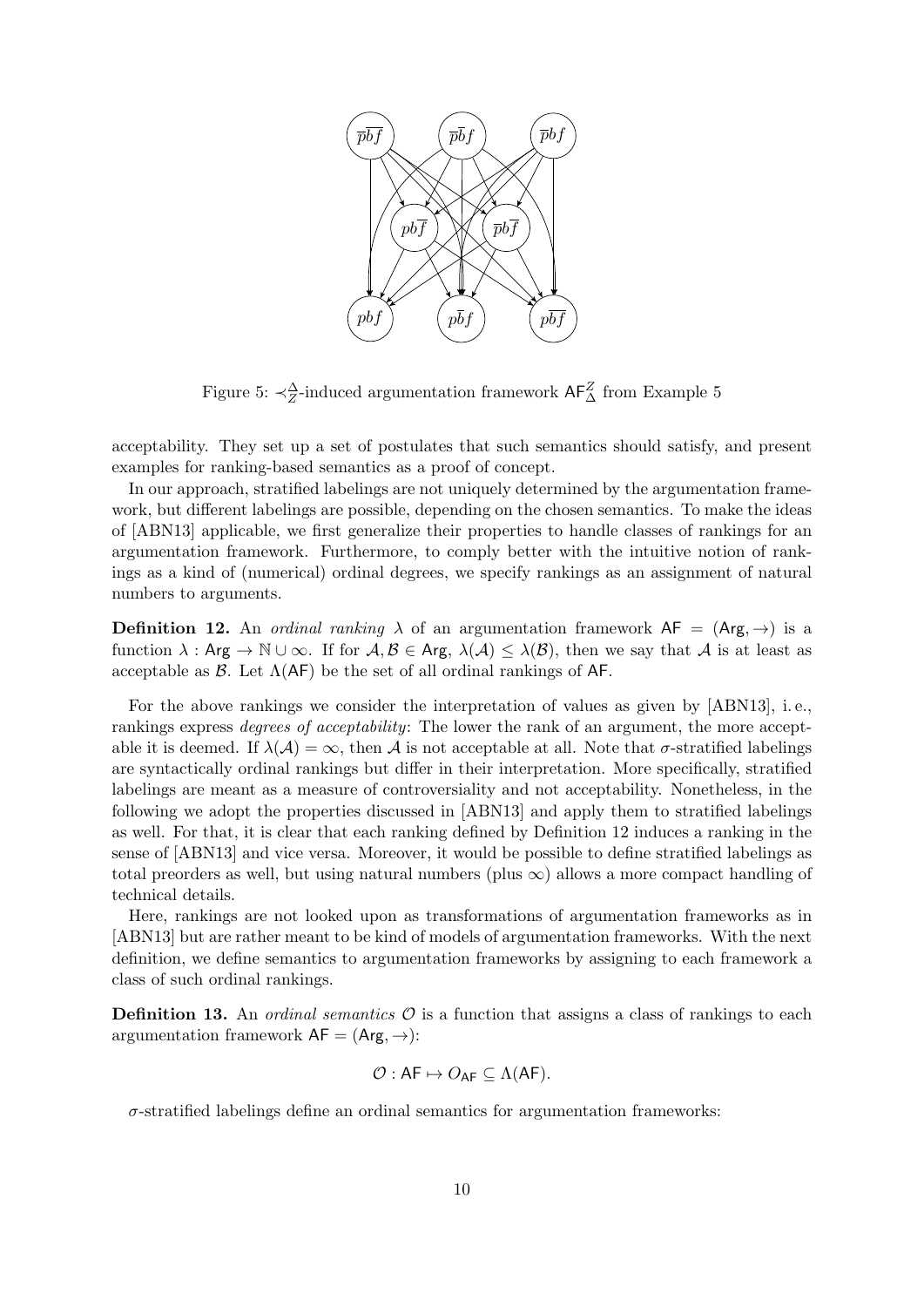**Definition 14.** Let  $\sigma$  be a semantics. The *ordinal*  $\sigma$ -stratified semantics  $\mathcal{O}^{strat}_{\sigma}$  is defined by

 $\mathcal{O}_{\sigma}^{strat}(\mathsf{AF}) = \{ S \mid S \text{ is a } \sigma\text{-stratified labelings for }\mathsf{AF} \}.$ 

Now, we elaborate on formal properties of ordinal semantics in analogy to [ABN13], enhancing the names of the postulates with an asterisk to indicate that they refer to semantics in terms of sets of rankings.

First, if two argumentation frameworks  $AF_1$ ,  $AF_2$  are isomorphic, then they should have basically the same semantics. We define isomorphisms between argumentation frameworks in terms of graph isomorphisms.

**Definition 15.** Let  $AF_1 = (Arg_1, \rightarrow_1), AF_2 = (Arg_2, \rightarrow_2)$  be two argumentation frameworks. An *isomorphism*  $\varphi$  from  $AF_1$  to  $AF_2$  is a bijective mapping  $\phi$  :  $Arg_1 \to Arg_2$  such that for all  $A, B \in \text{Arg}_1, A \to_1 B$  iff  $\varphi(A) \to_1 \varphi(B)$ . The frameworks  $\text{AF}_1$  and  $\text{AF}_2$  are called *isomorphic* if there is an isomorphism  $\varphi$  from AF<sub>1</sub> to AF<sub>2</sub>.

The first property, **Abstraction**<sup>\*</sup> states that isomorphisms between two argumentation frameworks are apt to carry over ordinal semantics:

Abstraction<sup>\*</sup> (Ab<sup>\*</sup>) An ordinal semantics  $\mathcal{O}$  satisfies (Ab<sup>\*</sup>) iff for any isomorphic argumentation frameworks  $AF_1 = (Arg_1, \rightarrow_1)$  and  $AF_2 = (Arg_2, \rightarrow_2)$ , and for every isomorphism  $\varphi: AF_1 \to AF_2$ , it holds that

$$
\mathcal{O}(\mathsf{AF}_2) = \{\lambda_1 \circ \varphi^{-1} \mid \lambda_1 \in \mathcal{O}(\mathsf{AF}_1)\} = \mathcal{O}(\mathsf{AF}_1) \circ \varphi^{-1}.\tag{1}
$$

**Proposition 4.**  $\mathcal{O}_{\sigma}^{strat}$  satisfies  $(\mathbf{A}\mathbf{b}^*)$  for all semantics  $\sigma$ .

Proof. Let  $\varphi : AF_1 \to AF_2$  be an isomorphism. For each  $\sigma$ -stratified labeling  $S_1$  on AF<sub>1</sub> that is characterized by  $A_0 \supseteq A_1 \supseteq \ldots \supseteq A_k \supseteq A_{-1}$  and  $(L_0, L_1, \ldots, L_k, L_{-1}), (L_0 \circ \varphi^{-1}, L_1 \circ$  $\varphi^{-1},\ldots,L_k \circ \varphi^{-1}, L_{-1} \circ \varphi^{-1}$  defines a  $\sigma$ -stratified labeling  $S_2$  on  $\varphi(A_0) \supseteq \varphi(A_1) \supseteq \ldots \supseteq$  $\varphi(A_k) \supseteq \varphi(A_{-1})$  such that  $S_2 = S_1 \circ \varphi^{-1}$ .

Also the next property, Irrelevance<sup>\*</sup> (Ir<sup>\*</sup>) deals merely with properties of the argumentation graph. Note that Irrelevance<sup>\*</sup> (Ir<sup>\*</sup>) corresponds to Independence in [ABN13].

Let  $WCom(\mathsf{AF})$  be the set of all subgraphs of  $\mathsf{AF}$  that arise from (finite) unions of weakly connected components of AF; in particular, each weakly connected component of AF is contained in WCom(AF). Note that each  $BF \in WCom(AF)$  contains all relevant information for labelings, as it contains all relevant edges. We consider labelings and rankings on elements BF of  $WCom({\sf AF})$ .

- **Irrelevance<sup>\*</sup>** (Ir<sup>\*</sup>) An ordinal semantics  $\mathcal{O}$  satisfies (Ir<sup>\*</sup>) iff for all argumentation frameworks AF such that  $\mathcal{O}(AF) \neq \emptyset$ , and for any BF  $\in WCom(AF)$ , for all  $\lambda' \in \mathcal{O}(BF)$ , there is  $\lambda \in \mathcal{O}(AF)$  such that, for any  $\mathcal{B}_1, \mathcal{B}_2 \in \mathsf{BF}$ , the following conditions are fulfilled:
	- (i)  $\lambda'(\mathcal{B}_1) = \lambda'(\mathcal{B}_2)$  iff  $\lambda(\mathcal{B}_1) = \lambda(\mathcal{B}_2)$ , and
	- (ii)  $\lambda'(\mathcal{B}_1) \leq \lambda'(\mathcal{B}_2)$  iff  $\lambda(\mathcal{B}_1) \leq \lambda(\mathcal{B}_2)$ .

**Proposition 5.**  $\mathcal{O}_{\sigma}^{strat}$  satisfies  $(\mathbf{Ir}^*)$  for all semantics  $\sigma$ .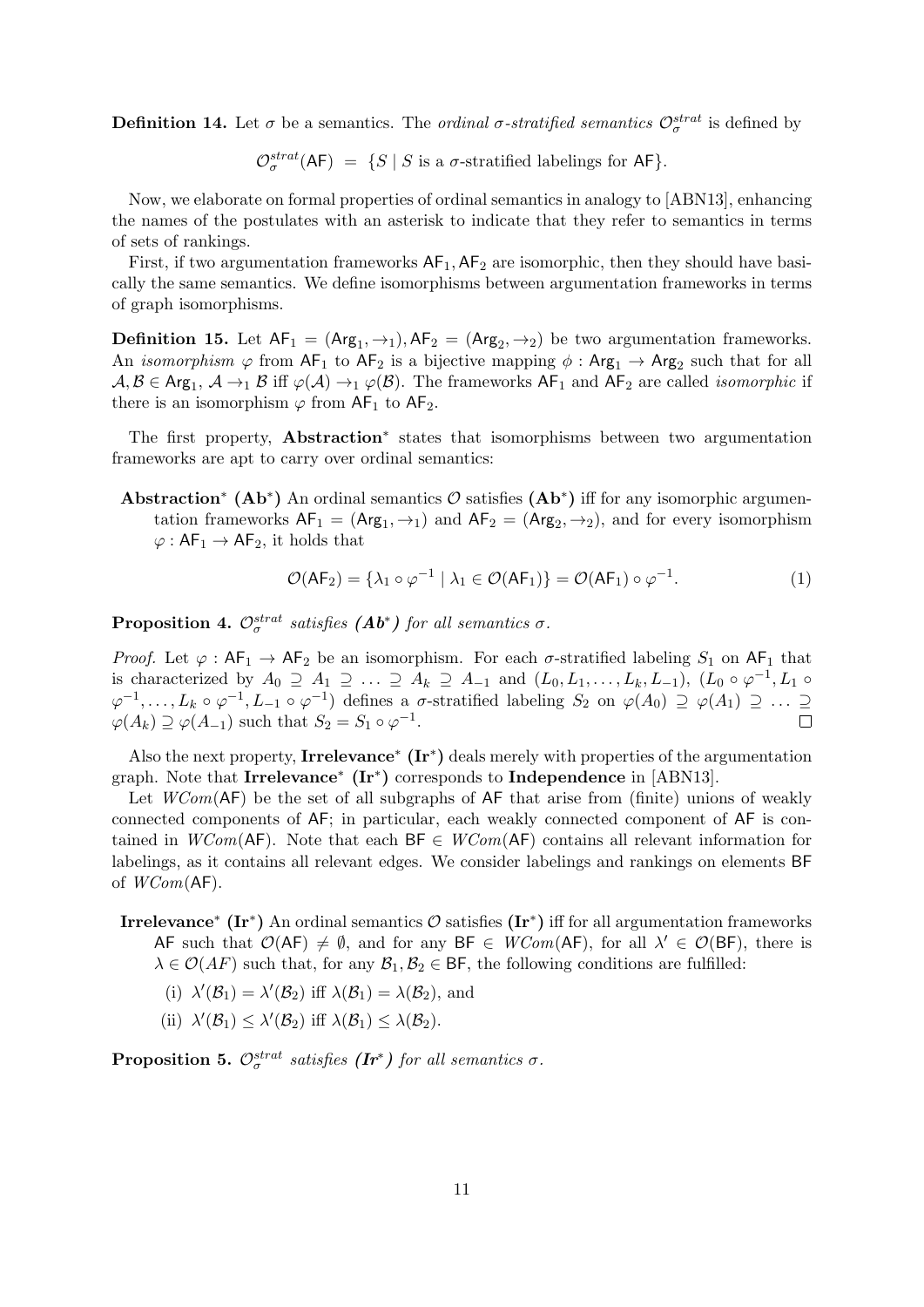*Proof.* Let AF be an argumentation framework such that  $\mathcal{O}(AF) \neq \emptyset$ , let BF  $\in WCom(AF)$ ; then  $BF<sup>c</sup> = AF\BF$  is in  $WCom(\AF)$  as well. First, if L is a  $\sigma$ -labeling on AF, it can be partitioned into  $\sigma$ -labelings  $(L', L'')$  with  $\sigma$ -labeling  $L'$  on BF and  $L''$  on BF<sup>c</sup> such that

$$
L(\mathcal{A}) = \begin{cases} L'(\mathcal{A}) & \text{if } \mathcal{A} \in \mathsf{BF}, \\ L''(\mathcal{A}) & \text{if } \mathcal{A} \in \mathsf{BF}^c, \end{cases}
$$

in particular,  $\text{in}(L) = \text{in}(L') \cup \text{in}(L'')$ . In principle, the same can be done for  $\sigma$ -stratified labelings S. If S is characterized by  $(A_0, A_1, \ldots, A_k, A_{-1})$  and appertaining  $\sigma$ -labelings  $(L_0, L_1, \ldots, L_k)$  $L_{-1}$ ), then intersecting each  $A_i$  with BF resp. BF<sup>c</sup> gives rise to labelings within the scope of BF resp. BF<sup>c</sup>. However, as it can be the case that  $\text{in}(L_i) \cap BF = \emptyset$  or  $\text{in}(L_i) \cap BF^c = \emptyset$ , the final stratum ∗−<sup>1</sup> can be reached earlier. Due to the properties of the semantics, either both  $\text{in}(L_i) \cap \text{BF}$  or  $\text{in}(L_i) \cap \text{BF}^c$  are not empty for all i (if  $\sigma = \text{stable}$ ), or if one of them is empty before the final stratum of  $S$  is reached, all following intersections must also be empty while the in( $L_i$ ) then are concentrated on the other component. The other way round,  $\sigma$ -labelings on the components BF and BF<sup>c</sup> can be combined to a  $\sigma$ -labeling on AF. If these relationships hold between a  $\sigma$ -labeling S on AF and  $\sigma$ -labeling S' resp. S'' on BF resp. BF<sup>c</sup>, then we write  $S = (S', S'')$ , and  $S' = S|_{\text{BF}}$ .

Let  $\sigma$  be a semantics and consider  $\mathcal{O}^{strat}_{\sigma}$ . Let AF be an argumentation framework such that  $\mathcal{O}(\mathsf{AF}) \neq \emptyset$ , let  $\mathsf{BF} \in WCom(\mathsf{AF})$ , and let  $S' \in \mathcal{O}^{strat}_{\sigma}(\mathsf{BF})$  be a  $\sigma$ -stratified labeling of  $\mathsf{BF}, S' \leftrightarrow$  $\langle (B_0, B_1, \ldots, B_j, B_{-1}), (L'_0, L'_1, \ldots, L'_j, L'_{-1}) \rangle$ . From the construction above, and since  $\mathcal{O}(\mathsf{AF}) \neq$  $\emptyset$ , there is a  $\sigma$ -stratified labeling  $S \in \mathcal{O}_{\sigma}^{strat}(\mathsf{AF})$ ,  $S \leftrightarrow \langle (A_0, A_1, \ldots, A_k, A_{-1}), (L_0, L_1, \ldots, L_k, A_{-1}) \rangle$  $(L_{-1})$  such that  $S' = S|_{BF}$ , i.e., in particular,  $j \leq k$ ,  $B_i = A_i \cap BF$ ,  $L'_i = L_i|_{BF}$ . For any two arguments  $\mathcal{B}_1, \mathcal{B}_2 \in \mathsf{BF}$ , due to Proposition 2, we have  $S(\mathcal{B}_1) = S(\mathcal{B}_2)$  iff  $\mathcal{B}_1, \mathcal{B}_2$  are elements of the same  $A_i$ , hence iff they are elements of the same  $B_i$ , therefore iff  $S'(\mathcal{B}_1) = S'(\mathcal{B}_2)$ . Similarly,  $S(\mathcal{B}_1) \leq S(\mathcal{B}_2)$  iff  $S'(\mathcal{B}_1) \leq S'(\mathcal{B}_2)$ ; note that  $S(\mathcal{B}) = \infty$  implies  $S'(\mathcal{B}) = \infty$ , and  $S(\mathcal{B}), S'(\mathcal{B}) \leq \infty$  for all arguments  $\mathcal{B}$ . This completes the proof.  $\Box$ 

Void Precedence<sup>\*</sup> (VP<sup>\*</sup>) An ordinal semantics  $\mathcal{O}$  satisfies (VP<sup>\*</sup>) iff for all argumentation frameworks  $AF = (Arg, \rightarrow)$ , for all  $\lambda \in \mathcal{O}(AF)$ , for all  $\mathcal{A}, \mathcal{B} \in \mathsf{Arg}$  the following holds: If  $\mathcal{A}$ is not attacked but B is attacked, then  $\lambda(\mathcal{A}) < \lambda(\mathcal{B})$ .

**Proposition 6.** For every semantics  $\sigma$ ,  $\mathcal{O}_{\sigma}^{strat}$  does not satisfy  $(VP^*)$ .

This can be easily seen since for any  $\sigma$ ,  $\sigma$ -labelings do not distinguish between the value "in" and not being attacked at all. And indeed,  $(VP^*)$  is not indebatable because one might deem an argument that has survived attacks not to be worse than arguments that have not proved their strength against counterarguments. So, we propose a weakened version of  $(VP^*)$ :

Weak Void Precedence<sup>\*</sup> (WVP<sup>\*</sup>) An ordinal semantics  $\mathcal{O}$  satisfies (WVP<sup>\*</sup>) iff for all argumentation frameworks  $AF = (Arg, \rightarrow)$ , for all  $\lambda \in \mathcal{O}(AF)$ , for all  $\mathcal{A}, \mathcal{B} \in \mathsf{Arg}$  the following holds: If A is not attacked at all, then  $\lambda(A) \leq \lambda(B)$ .

(WVP<sup>∗</sup> ) ensures that non-attacked arguments are at least as acceptable as any other arguments.

**Proposition 7.**  $\mathcal{O}_{\sigma}^{strat}$  satisfies  $(WVP^*)$  for all semantics  $\sigma$ .

*Proof.* Let  $AF = (Arg, \rightarrow)$  be an argumentation framework and let  $\sigma$  be a semantics, let  $A \in Arg$ be an argument. If A is not attacked at all, then for all  $\sigma$ -labelings L on AF,  $L(\mathcal{A}) = \text{in}$ , so for all  $S \in \mathcal{O}_{\sigma}^{strat}(\mathsf{AF}), S(\mathcal{A}) = 0 \leq S(\mathcal{B})$  for all  $\mathcal{B} \in \mathsf{Arg}.$  $\Box$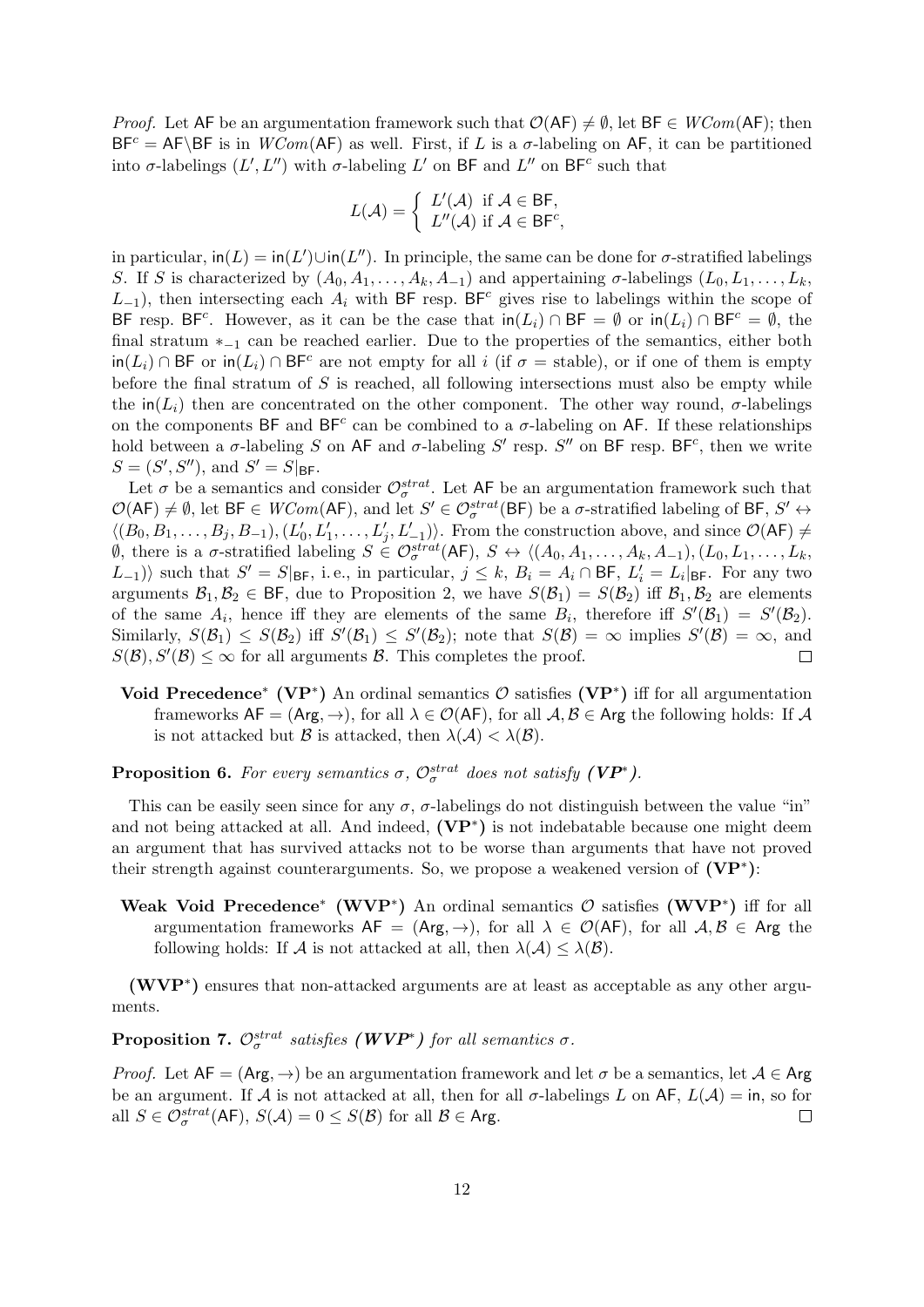The philosophy pursued in [ABN13] is that *attacks always weaken an argument* whereas in our framework, we aim at assessing the controversiality of an argument, i. e., arguments that are clearly defended by other arguments are as uncontroversial. However, if one wishes to do so, a modification of the definition of stratified labelings would be possible where each layer is split into two layers, one (lower) layer containing the non-attacked arguments (which are trivially in) and a (higher) layer that contains the rest of the in-Arguments.

**Definition 16.** Let  $AF = (Arg, \rightarrow)$  be an argumentation framework, let  $A \in Arg$ . Then  $Att_{\mathsf{AF}}(\mathcal{A}) = \{ \mathcal{B} \in \mathsf{Arg} \mid \mathcal{B} \to \mathcal{A} \}$  is the set of attackers of A, and  $Def_{\mathsf{AF}}(a) = \{ \mathcal{B} \in \mathsf{Arg} \mid \exists \mathcal{C} \in \mathcal{A} \}$ Arg such that  $C \to A$  and  $B \to C$  is the set of *defenders of A*.

Defense Precedence<sup>\*</sup> (DP<sup>\*</sup>) An ordinal semantics  $\mathcal{O}$  satisfies (DP<sup>\*</sup>) iff for all argumentation frameworks  $AF = (Arg, \rightarrow)$ , for all  $\lambda \in \mathcal{O}(AF)$ , for all  $\mathcal{A}, \mathcal{B} \in \mathsf{Arg}$  the following holds: If  $|Att(\mathcal{A})| = |Att(\mathcal{B})|$  and  $Def(\mathcal{A}) = \emptyset$ , but  $Def(\mathcal{B}) \neq \emptyset$ , then  $\lambda(\mathcal{A}) < \lambda(\mathcal{B})$ .

This postulate is highly debatable as it focusses too much on quite local topological aspects of the argumentation frameworks, in particular, the sheer number of attackers, but neglects the global topology. In our framework, it is more the depth of attacks and the complexity of the topology of the networks that count. For the same reason, also the postulates (Strict) Counter-Transitivity, Cardinality Precedence, and Distributed-Defense Precedence from [ABN13] are not useful in our framework.

The last property from [ABN13] to be considered here is Quality Precedence:

Quality Precedence<sup>\*</sup> (QP<sup>\*</sup>) An ordinal semantics  $\mathcal O$  satisfies (QP<sup>\*</sup>) iff for all argumentation frameworks  $AF = (Arg, \rightarrow)$ , for all  $\lambda \in \mathcal{O}(AF)$ , for all  $A, B \in Arg$  the following holds: If there is  $C \in Att_{AF}(\mathcal{B})$  such that for all  $\mathcal{D} \in Att_{AF}(\mathcal{A}), \lambda(\mathcal{C}) < \lambda(\mathcal{D})$ , then  $\lambda(\mathcal{A}) < \lambda(\mathcal{B})$ .

Quality Precedence<sup>\*</sup> is not satisfied in general by the  $\sigma$ -ordinal semantics. For instance, as a counterexample, consider Example 5 with  $A = A_5$ ,  $B = A_2$ . Here we have  $Att_{AF}(A)$  ${A_4}, Att_{AF}(\mathcal{B}) = {A_1},$  and indeed,  $S_{AF}^{gr}(\mathcal{A}_1) = 0 < 1 = S_{AF}^{gr}(\mathcal{A}_4)$ , but  $S_{AF}^{gr}(\mathcal{A}_5) = 2 > 1$  $S^{gr}_{\sf AF}(\mathcal{A}_2).$ 

In general, the approach in [ABN13] differs from ours in various respects: First, we consider classes of ordinal rankings for argumentation frameworks and not just one (more general) ranking. Second, those authors define a ranking-based semantics in order to assess the strength of an argument while we aim at assessing the controversiality of an argument. Other properties might be more useful and it is up to future work to develop and investigate such properties.

## 6 Relating Stratified Labelings with the  $(\sigma, \mathcal{U})$ -characteristic

In [Bau12] Baumann investigates how arguments can be enforced to be accepted by minimal changes of the underlying argumentation framework. The core notion of his framework is the  $(\sigma, \mathcal{U})$ -characteristic which is based on the *attack-distance* of two frameworks.

**Definition 17.** Let  $AF_1 = (Arg_1, \rightarrow_1), AF_2 = (Arg_2, \rightarrow_2)$  be abstract argumentation frameworks. The *attack-distance*  $d(\mathsf{AF}_1, \mathsf{AF}_2)$  between  $\mathsf{AF}_1$  and  $\mathsf{AF}_2$  is defined via

$$
d(\mathsf{AF}_1, \mathsf{AF}_2) = |\rightarrow_1 \Delta \rightarrow_2 | \qquad .
$$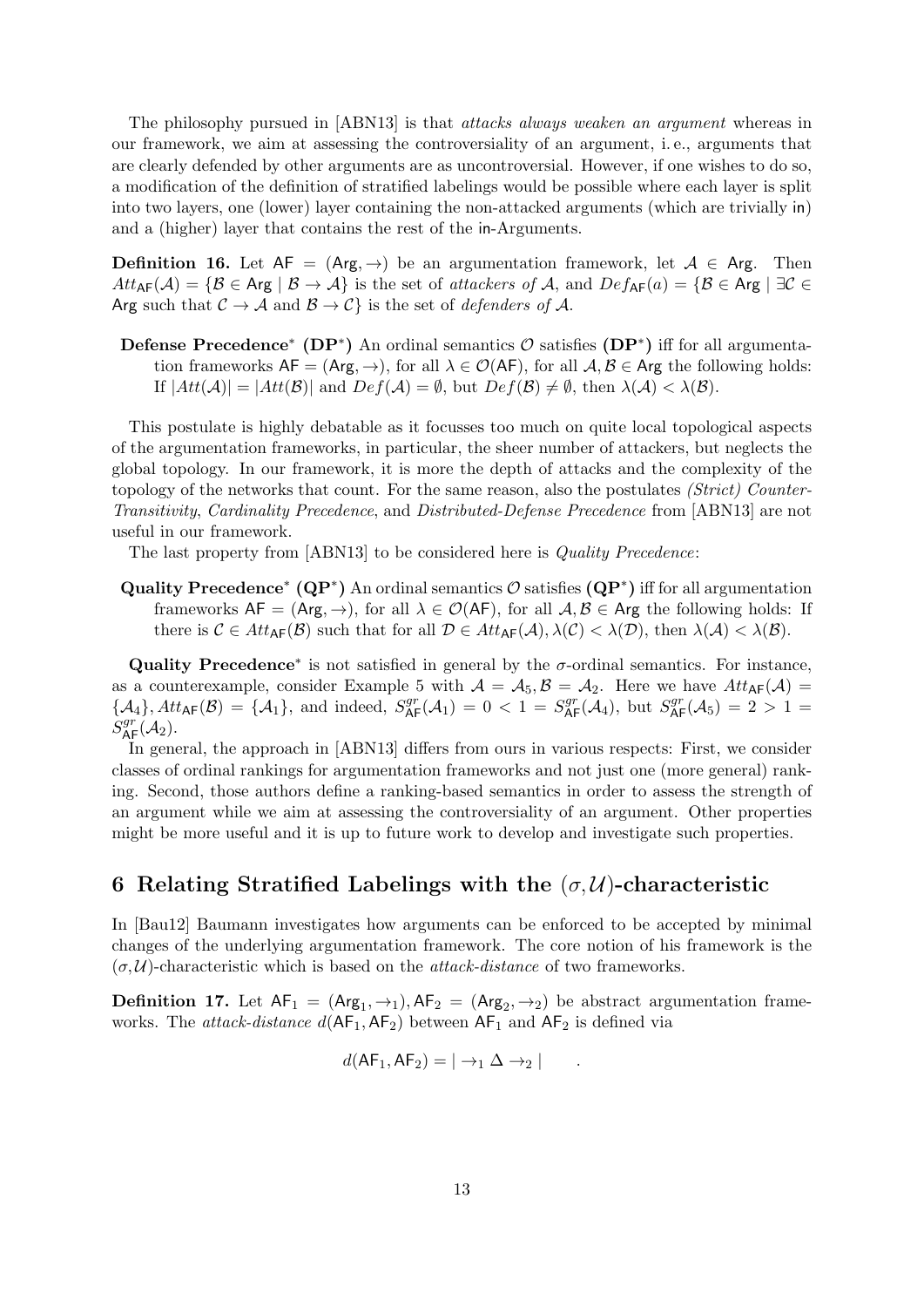**Definition 18.** Let  $AF = (Arg, \rightarrow)$  be an abstract argumentation framework and  $\sigma$  a semantics. The  $(\sigma, \mathcal{U})$ -characteristic  $N^{\mathsf{AF}}_{\sigma}(C)$  of a set  $C \subseteq \mathsf{Arg}$  is defined as

$$
N_{\sigma}^{\mathsf{AF}}(C) = \begin{cases} 0 & C \subseteq \mathsf{in}(L) \text{ for some } \sigma\text{-labeling } L \\ k & k = \min\{d(\mathsf{AF}, \mathsf{AF}') \mid N_{\sigma}^{\mathsf{AF}'}(C) = 0\} \\ \infty & \text{otherwise} \end{cases}
$$

The  $(\sigma, \mathcal{U})$ -characteristic of a set of arguments C is the minimal effort required to establish C being accepted.

Conjecture 1. Let  $AF = (Arg, \rightarrow)$  be an argumentation framework without cycles and  $\sigma$  a semantics. For all  $A, B \in \text{Arg}, \text{ if } N_{\sigma}^{\text{AF}}(\{A\}) < N_{\sigma}^{\text{AF}}(\{B\})$  then for all finite  $\sigma$ -stratified labelings S it holds  $S(\mathcal{A}) < S(\mathcal{B})$ .

The general statement does not hold as the following example shows.

Example 8. The grounded-stratified labeling for the argumentation framework depicted in Figure 6 is  $S_{\mathsf{AF}}^{gr}$  with

$$
S_{\mathsf{AF}}^{gr}(\mathcal{A}_1) = 2
$$
  
\n
$$
S_{\mathsf{AF}}^{gr}(\mathcal{A}_2) = 1
$$
  
\n
$$
S_{\mathsf{AF}}^{gr}(\mathcal{A}_3) = \infty
$$
  
\n
$$
S_{\mathsf{AF}}^{gr}(\mathcal{A}_4) = \infty
$$
  
\n
$$
S_{\mathsf{AF}}^{gr}(\mathcal{A}_5) = 1
$$
  
\n
$$
S_{\mathsf{AF}}^{gr}(\mathcal{A}_6) = 0
$$
  
\n
$$
S_{\mathsf{AF}}^{gr}(\mathcal{A}_7) = 1
$$
  
\n
$$
S_{\mathsf{AF}}^{gr}(\mathcal{A}_8) = 0
$$

but we have  $N_{gr}^{\mathsf{AF}}(\{\mathcal{A}_1\}) = 1$  (by just removing the attack from  $\mathcal{A}_2 \to \mathcal{A}_1$ ) and  $N_{gr}^{\mathsf{AF}}(\{\mathcal{A}_2\}) = 2$ (by removing e.g. the attacks  $A_4 \rightarrow A_2$  and  $A_3 \rightarrow A_2$ ).



Figure 6: Argumentation framework from Example 8

## 7 Further Works

Although [KIS11] also investigates the relationship between argumentation and ordinal conditional functions, in general, and system Z, in particular, the methods used in that paper are quite different from the approach presented here. In [KIS11], the arguments are built from rules, and the argumentation framework suitably chosen there is DeLP [GS04]. In the present approach, arguments are more atomic (i. e., possible worlds), and the argumentation semantics are abstract. The relations between system Z and argumentation could only be established in some special cases in [KIS11], whereas we found a general argumentative characterization of system Z here.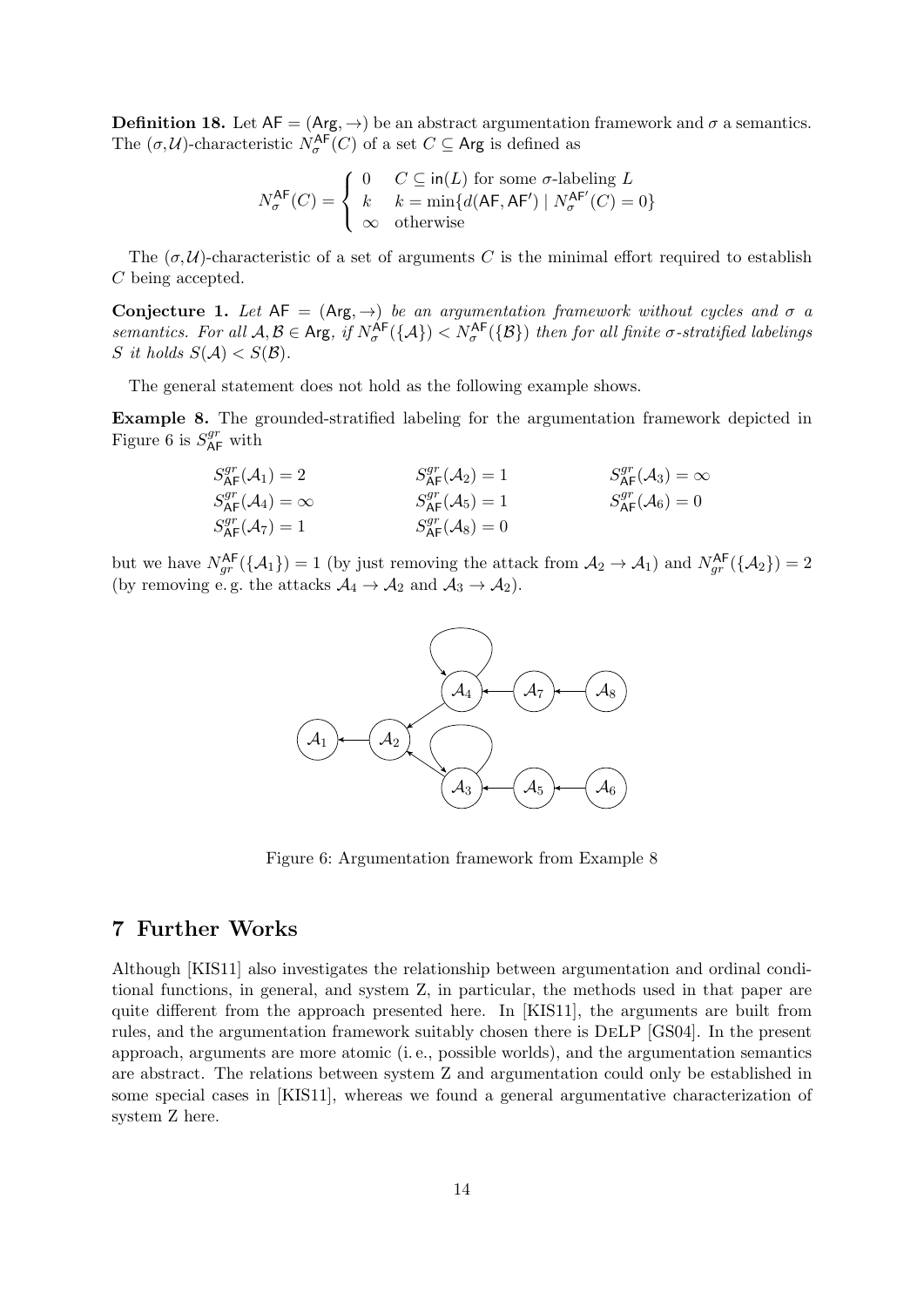In [Wey12], Weydert defines so-called ranking models for abstract argumentation frameworks. He associates a kind of conditional with each argument, symbolizing premise and claim of the argument, and interprets attack in terms of (generalized) ordinal conditional functions. While such functions are also the basis for defining system Z, the contributions of that work are quite different from our approach. Most prominently, we assign ranking degrees to abstract arguments, not to the propositional content of arguments. Moreover, in our framework, these ranking degrees are computed solely on the base of the abstract topological structure of the argumentation graph whereas in [Wey12], rankings are induced partly by the conditionals associated with the arguments, i. e., by the internal structures of the arguments.

### 8 Summary and conclusion

In this paper, we presented preliminary work on a novel semantical notion for abstract argumentation frameworks: stratified labelings. We analyzed some general properties of our approach and compared it to ranking functions for conditional reasoning and similar approaches from argumentation theory. The core difference between our approach of stratified labelings and other graded approaches for semantics is that we measure controversiality of arguments instead of their strength.

Ongoing work is about a deeper analysis of the approach and its relationships to other approaches.

## References

| [ABN13]                     | Leila Amgoud and Jonathan Ben-Naim. Ranking-based semantics for argumen-<br>tation frameworks. In Proceedings Seventh International Conference on Scalable<br>Uncertainty Management, SUM 2013. Springer, LNCS, 2013. (to appear).                                                                                                                                               |
|-----------------------------|----------------------------------------------------------------------------------------------------------------------------------------------------------------------------------------------------------------------------------------------------------------------------------------------------------------------------------------------------------------------------------|
| $\left[\text{Bau12}\right]$ | Ringo Baumann. What does it take to enforce an argument? minimal change<br>in abstract argumentation. In Proceedings of the 20th European Conference on<br>Artificial Intelligence (ECAI'12), 2012.                                                                                                                                                                              |
| [BDG10]                     | P. Baroni, P. E. Dunne, and M. Giacomin. On extension counting problems in<br>argumentation frameworks. In Proc. of the Third Int. Conf. on Computational<br>Models of Argument (COMMA'10), pages 63-74, 2010.                                                                                                                                                                   |
| [BGG05]                     | P. Baroni, M. Giacomin, and G. Guida. SCC-Recursiveness: A General Schema<br>for Argumentation Semantics. Artificial Intelligence, $168(1-2):162-210$ , 2005.                                                                                                                                                                                                                    |
| [Cam06]                     | M. Caminada. Semi-Stable Semantics. In Proceedings of the First International<br>Conference on Computational Models of Argument (COMMA'06), pages 121–130,<br>2006.                                                                                                                                                                                                              |
|                             | [CdSCLS08] Claudette Cayrol, Florence Dupin de St-Cyr, and Marie-Christine Lagasquie-<br>Schiex. Revision of an argumentation system. In Gerhard Brewka and Jerome<br>Lang, editors, Proceedings of the Eleventh International Conference on Principles<br>of Knowledge Representation and Reasoning (KR'2008), pages 124–134, Menlo<br>Park, California, USA, 2008. AAAI Press. |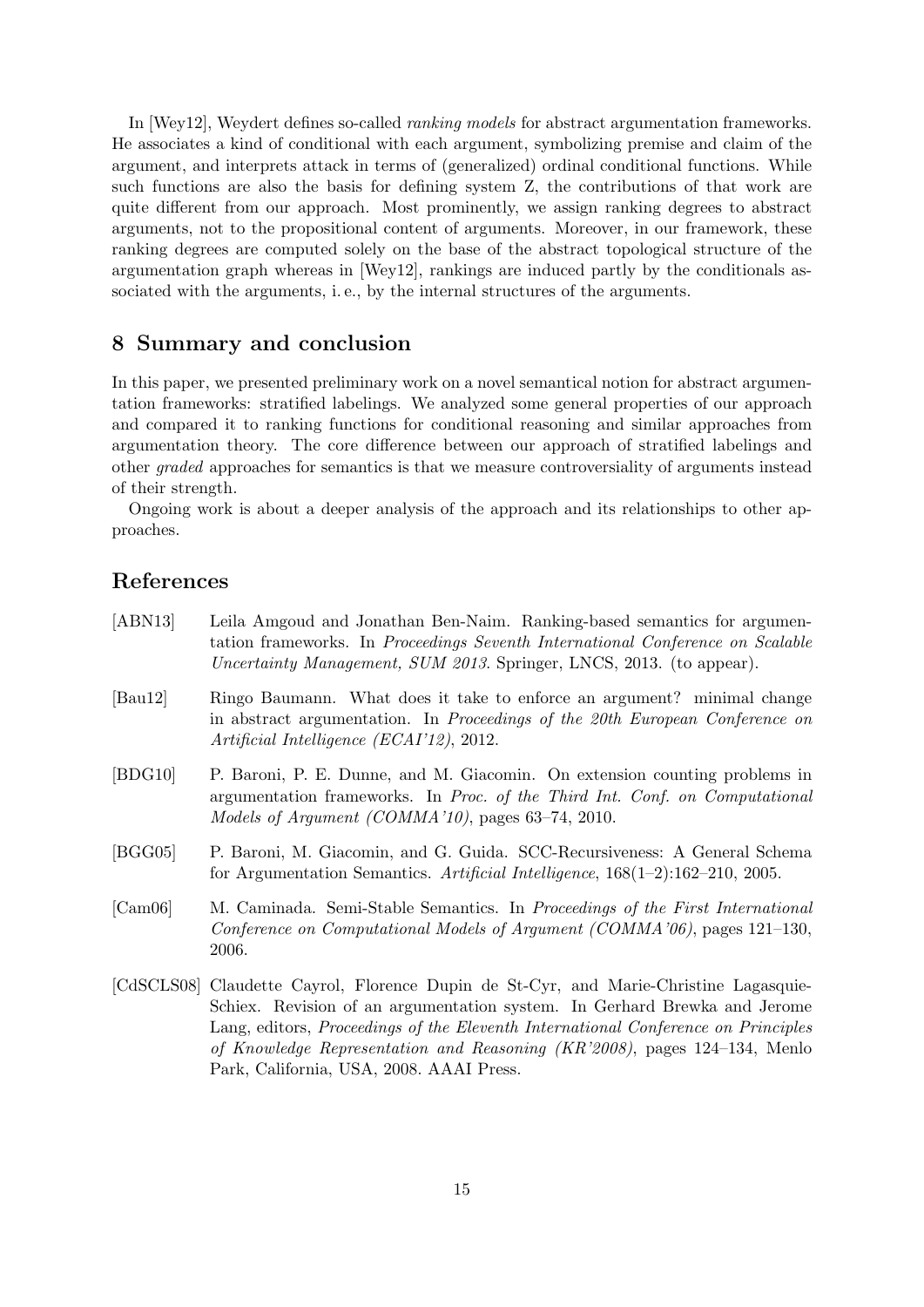- [DHM+11] P. E. Dunne, A. Hunter, P. McBurney, S. Parsons, and M. Wooldridge. Weighted argument systems: Basic definitions, algorithms, and complexity results. Artificial Intelligence, 175(2):457–486, 2011.
- [Dun95] P. M. Dung. On the Acceptability of Arguments and its Fundamental Role in Nonmonotonic Reasoning, Logic Programming and n-Person Games. Artificial Intelligence, 77(2):321–358, 1995.
- [FKIS09] Marcelo Alejandro Falappa, Gabriele Kern-Isberner, and Guillermo Ricardo Simari. Belief revision and argumentation theory. In Argumentation in Artificial Intelligence, pages 341–360. Springer, 2009.
- [GP96] Moises Goldszmidt and Judea Pearl. Qualitative probabilities for default reasoning, belief revision, and causal modeling. Artificial Intelligence, 84:57–112, 1996.
- [GS04] Alejandro J. García and Guillermo R. Simari. Defeasible logic programming: An argumentative approach. Theory and Practice of Logic Programming, 4(1):95–138, 2004.
- [Hun13] Anthony Hunter. A probabilistic approach to modelling uncertain logical arguments. International Journal of Approximate Reasoning, 54(1):47–81, 2013.
- [JCV08] J. Janssen, M. D. Cock, and D. Vermeir. Fuzzy argumentation frameworks. In Procedings of the 12th International Conference on Information Processing and Management of Uncertainty in Knowledge-Based Systems (IPMU'08), pages 513– 520, 2008.
- [KIS11] Gabriele Kern-Isberner and Guillermo R. Simari. A default logical semantics for defeasible argumentation. In Proceedings of the Twenty-Fourth International Florida Artificial Intelligence Research Society Conference (FLAIRS'11), 2011.
- [LON11] H. Li, N. Oren, and T. J. Norman. Probabilistic argumentation frameworks. In Proceedings of the First International Workshop on the Theory and Applications of Formal Argumentation (TAFA'11), 2011.
- [MT08] P.-A. Matt and F. Toni. Game-Theoretic Measure of Argument Strength for Abstract Argumentation. In Proc. of the 11th European Conf. on Logics in Artificial Intelligence (JELIA'08), 2008.
- [NC02] Donald Nute and Charles Cross. Conditional logic. In D. Gabbay and F. Guenther, editors, Handbook of Philosophical Logic, volume 4, pages 1–98. Kluwer Academic Publishers, second edition edition, 2002.
- [RS09] I. Rahwan and G. R. Simari, editors. Argumentation in Artificial Intelligence. Springer-Verlag, 2009.
- [Spo88] Wolfgang Spohn. Ordinal conditional functions: a dynamic theory of epistemic states. In W.L. Harper and B. Skyrms, editors, Causation in Decision, Belief Change, and Statistics, volume 2, pages 105–134. Kluwer Academic Publishers, 1988.